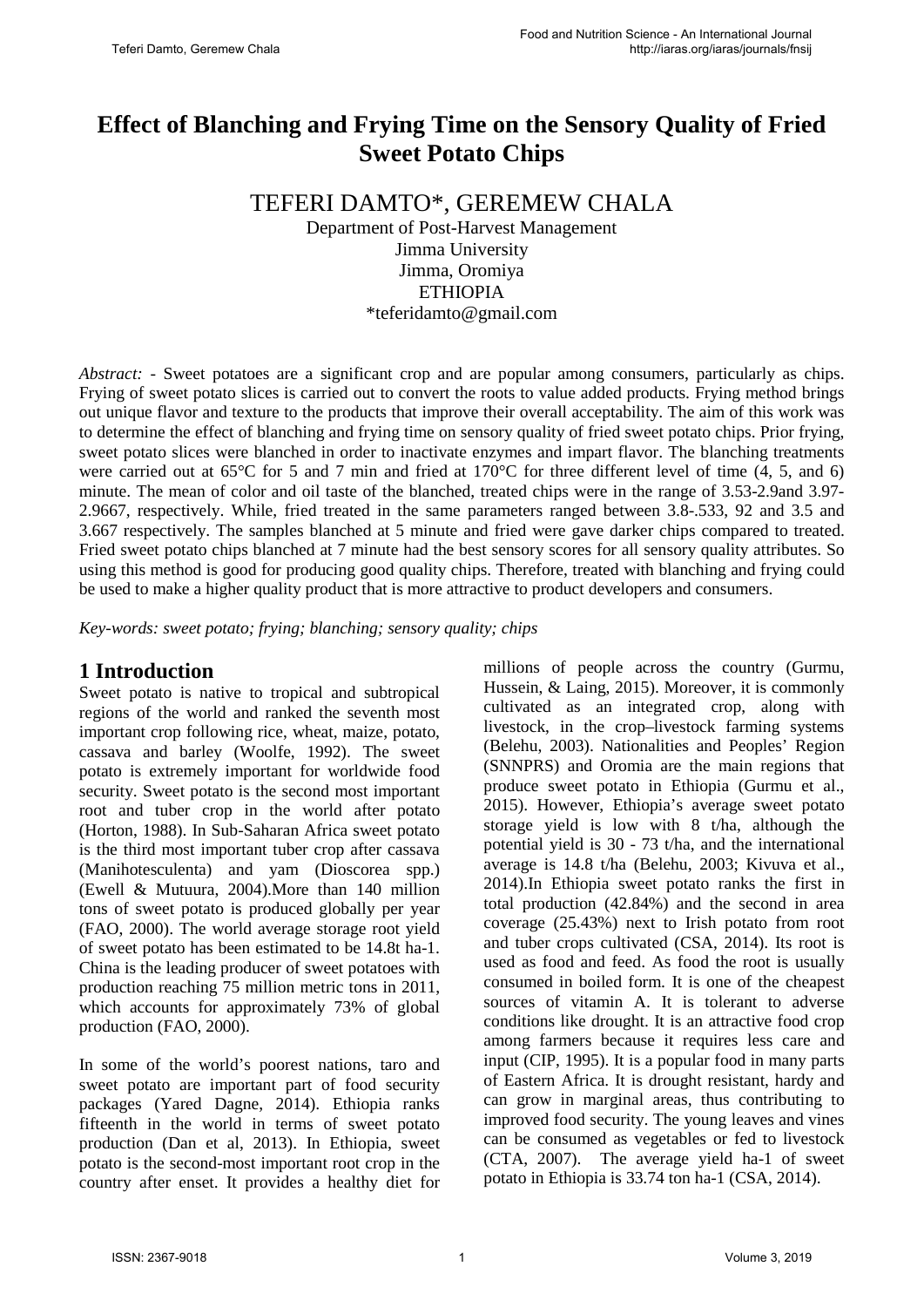Sweet potato has numerous potential uses and benefits. As food, Sweet potato storage roots are boiled and eaten or chipped, dried and milled into flour which is then used to prepare snacks and baby weaning foods (Kidmose et al., 2007).Sweet potatoes tubers have good [nutritional value,](http://www.scialert.net/asci/result.php?searchin=Keywords&cat=&ascicat=ALL&Submit=Search&keyword=nutritional+value) containing many vitamins, minerals, non-fibrous complex carbohydrates and dietary fiber (Suda et [al., 2003\)](http://scialert.net/fulltext/?doi=ajft.2014.39.48#58215_ja). White and orange flesh sweet potato is rich source of β-carotene (provitamin A), a very good source of [vitamin C](http://www.scialert.net/asci/result.php?searchin=Keywords&cat=&ascicat=ALL&Submit=Search&keyword=vitamin+C) and a good source of copper, dietary fiber, vitamin B6, manganese, potassium and iron, while purple-fleshed varieties are rich source of anthocyanins [\(Baybutt et al.,](http://scialert.net/fulltext/?doi=ajft.2014.39.48#696544_ja)  [2000;](http://scialert.net/fulltext/?doi=ajft.2014.39.48#696544_ja) [Teow et al., 2007;](http://scialert.net/fulltext/?doi=ajft.2014.39.48#58219_ja) [Yang and Gadi, 2008\)](http://scialert.net/fulltext/?doi=ajft.2014.39.48#112211_ja). Sweet potato serves as a stable food vegetable (fleshy roots and tender leaves), snack food, wearing food, animal feed, as well as a raw material for industrial starch and alcohol. It is processed into diverse products [\(Ukom et al., 2009\)](http://scialert.net/fulltext/?doi=ajft.2014.39.48#684998_ja).

Antioxidants such as [vitamin C](http://www.scialert.net/asci/result.php?searchin=Keywords&cat=&ascicat=ALL&Submit=Search&keyword=vitamin+C) have been shown to interact with and stabilize [free radical](http://www.scialert.net/asci/result.php?searchin=Keywords&cat=&ascicat=ALL&Submit=Search&keyword=free+radical)**s** within the body. This action decreases the risk eye problems, like cataracts, many cancers and can help slow down the aging process. Vitamin C is also necessary for normal growth, absorption of iron, healing of wounds, formation of important protein used to make skin and stimulating the activity of the immune system. It is also needed for the maintenance of teeth and bones ( [Babalola et al.,](http://scialert.net/fulltext/?doi=ajft.2014.39.48#1126743_ja)  [2010\)](http://scialert.net/fulltext/?doi=ajft.2014.39.48#1126743_ja).

One of the most important dietary compounds found in sweet potatoes is β-carotene, an important vitamin A source for human, which constitute 86 to 89% of orange and yellow fleshed sweet potatoes (Woolfe, 1992). Also, Burri (2011) suggested that orange-fleshed sweet potatoes are a nutritious and sustainable source for preventing vitamin A deficiency. Beta-carotene is most important as the precursor of vitamin A in human diet which maintains and protects eye tissues, but it has also been linked to enhanced immune response and suppressed cancer development. Carotenoids generally cannot be manufactured by humans so it must be added to their diet in appropriate amounts (Kopsell, 2006).

## **1.1 Statement of Problem**

Sweet potato (Ipomoea batatas L.) is one of the most widely consumed tuber crops in the world .Sweet potatoes tubers have good nutritional value, containing many vitamins, minerals, non-fibrous complex carbohydrates and dietary fiber; however there is no sufficient technology that change this product to more finished product.Therefore, the application of new technologies to extend the postharvest life of this commodity is needed. Blanching before frying also appears to be a good alternative*.*

## **1.2 Objective**

The objective of this research is:

## **1.2.1 General Objective**

 To determine the effect of blanching and frying time on the quality of fried sweet potato chips

#### **1.2.2 Specific Objectives**

- To evaluate the effect of different blanching and frying time on sensory quality of sweet potato chips
- To determine the suitable treatment to produce the acceptable organoleptic of sweet potato chips
- $\bullet$  To examine the optimum blanching time, frying time and temperature of of sweet potato chips

## **1.3 Significance of Study**

The study is believed to be significant in that it will be:

- Reduce postharvest loss of sweet potato in Ethiopia
- Produce the best quality sweet potato chips
- Provide information on treatment the parameters suitable for sweet potato chips.
- Reassure the consumer that a sweet potato chip is safe for consumption and addresses nutritional concerns.

## **1.4 Scope**

The study generally covers:

- $\triangleright$  The processing method for production of sweet potato chips
- $\triangleright$  Developments of quality attributes of chips
- $\triangleright$  Sensory analysis majorly on Sensory Evaluation

# **2 Literature Review**

## **2.1 Nutritional Value**

The nutritional composition of sweet potato which are important in meeting human nutritional needs including carbohydrates, fibres, carotenes, thiamine,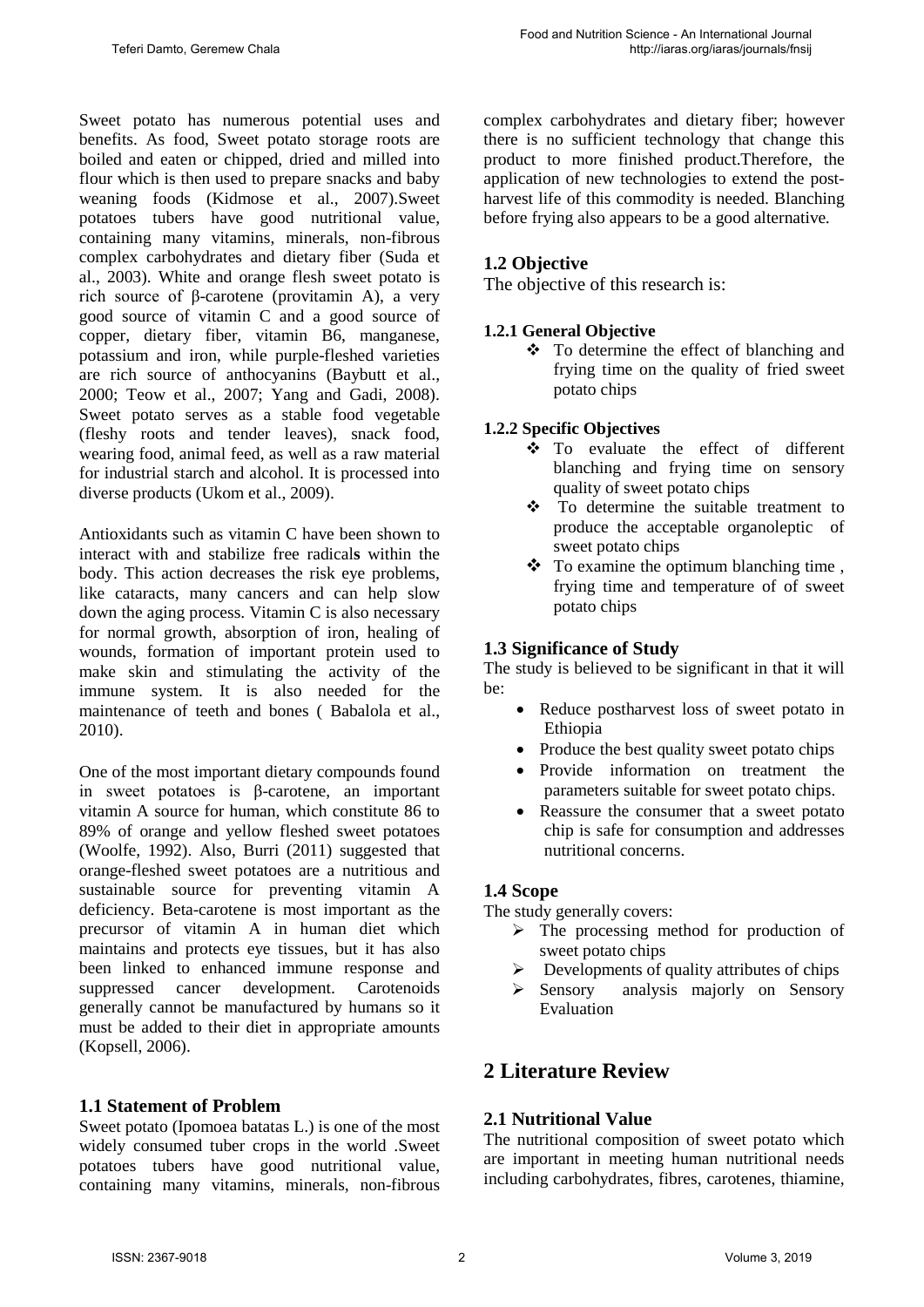**Table 1.** The nutritional value of raw sweet potato

riboflavin, niacin, potassium, zinc, calcium, iron, vitamins A and C and high quality protein (Tables 1 ). Sweet potato particularly provides energy in the human diet in the form of carbohydrates. According to USDA (2009), besides carbohydrates, they are also rich in dietary fiber and have high water content and also provide 359 kJ energy with low total lipid content, which is only about 0.05 g per 100 g. In addition, sweet potatoes also are high in minerals such as potassium, calcium, magnesium, sodium, phosphorus, and iron (USDA, 2009). Because of the various roles that sweet potatoes play around the world, the concept of nutritional quality and its contribution must transform to meet specific roles in human diet. For instance, staple type diets could require high vitamin C, iron, potassium, protein and as well as high fibre. Similarly, supplemental types of sweet components. However, as they will not be major food component, the level of components may be more flexible and good.

The phytochemicals, such as carotenoids and flavonoids, among the different varieties can differ from each other. Teow and others (2007) assessed the antioxidant activity, phenolic, and beta carotene contents of sweet potatoes with different flesh colors, which ranged from white, cream, yellow, orange, and purple. White flesh sweet potatoes were found to have the lowest antioxidant activity. The orange flesh varieties had a medium range antioxidant activity, and the darker orange flesh had slightly higher antioxidant activity. The purple flesh sweet potatoes had the highest antioxidant activity values, which was similar to that of fruits and vegetables, such as apples, avocado, cherries, broccoli and eggplants. The purple flesh varieties also had the highest phenolic content; contrastingly, the white flesh sweet potatoes had the lowest phenolic content. The anthocyanin content varied among the sweet potato flesh colors, which the purple and orange flesh varieties had anthocyanins that were detectable. For beta carotene, the orange flesh sweet potatoes had the highest amount versus the other varieties (Teow et al 2007).

| per roog.            |       |               |  |
|----------------------|-------|---------------|--|
| Nutrient             | Units | Value per 100 |  |
|                      |       | grams         |  |
| Water                | G     | 77.28         |  |
| Energy               | kJ    | 359.00        |  |
| Protein              | g     | 1.57          |  |
| Total lipid (fat)    | g     | 0.05          |  |
| Ash                  | g     | 0.99          |  |
| Carbohydrate         | g     | 20.12         |  |
| Fiber, total dietary | g     | 3.00          |  |
| Calcium, Ca          | g     | 30.00         |  |
| Iron, Fe             | mg    | 0.61          |  |
| Magnesium, Mg        | mg    | 25.00         |  |
| Phosphorus, P        | mg    | 47.00         |  |
| Potassium, K         | mg    | 337.00        |  |
| Sodium, Na           | mg    | 55.00         |  |
| Vitamin C            | mg    | 2.40          |  |
| Pantothenic acid     | mg    | 0.80          |  |
| Vitamin B-6          | mg    | 0.21          |  |
|                      |       |               |  |

Source: USDA (2009)

per  $100<sub>g</sub>$ 

#### **2.2 Types of Sweet Potato**

There are hundreds of varieties of sweet potatoes with colors ranging from white, orange, and purple. Carotenoids and phenolic compounds give sweet potatoes the distinct flesh color. White Delight is a variety with white flesh, and NC414, NC415, Purple 04-069 and Okinawa are purple fleshed (Leksrisompong et al 2012; North Carolina Sweet Potato Commission 2015). The more consumerrecognized orange flesh sweet potato varieties include Beauregard, Hernandez,Jewel, Carolina Ruby, Porto Rico, Cordner and Covington (North Carolina Sweet Potato Commission 2015). Because of the varying flesh colors, the nutritional content can vary as well as the consumer acceptance.

#### **2.3 Sensory Quality of Potato Chips**

The sensory attributes of potato chips develop as a result of structural changes, chemical reactions, moisture loss and oil absorption in the raw potato during chip processing. Therefore, the dry matter constituents (e.g. starch, reducing sugars) of raw potatoes are of the importance as the sensory quality is largely dependent on the transformations of these constituents during the frying process (Bennet, 2001).

Quality can be described as the requirements necessary to satisfy the needs and expectations of the consumer (Claudio, 2006). According to Moreira et al (2006) states that the four principal quality factors in foods are: (1) appearance,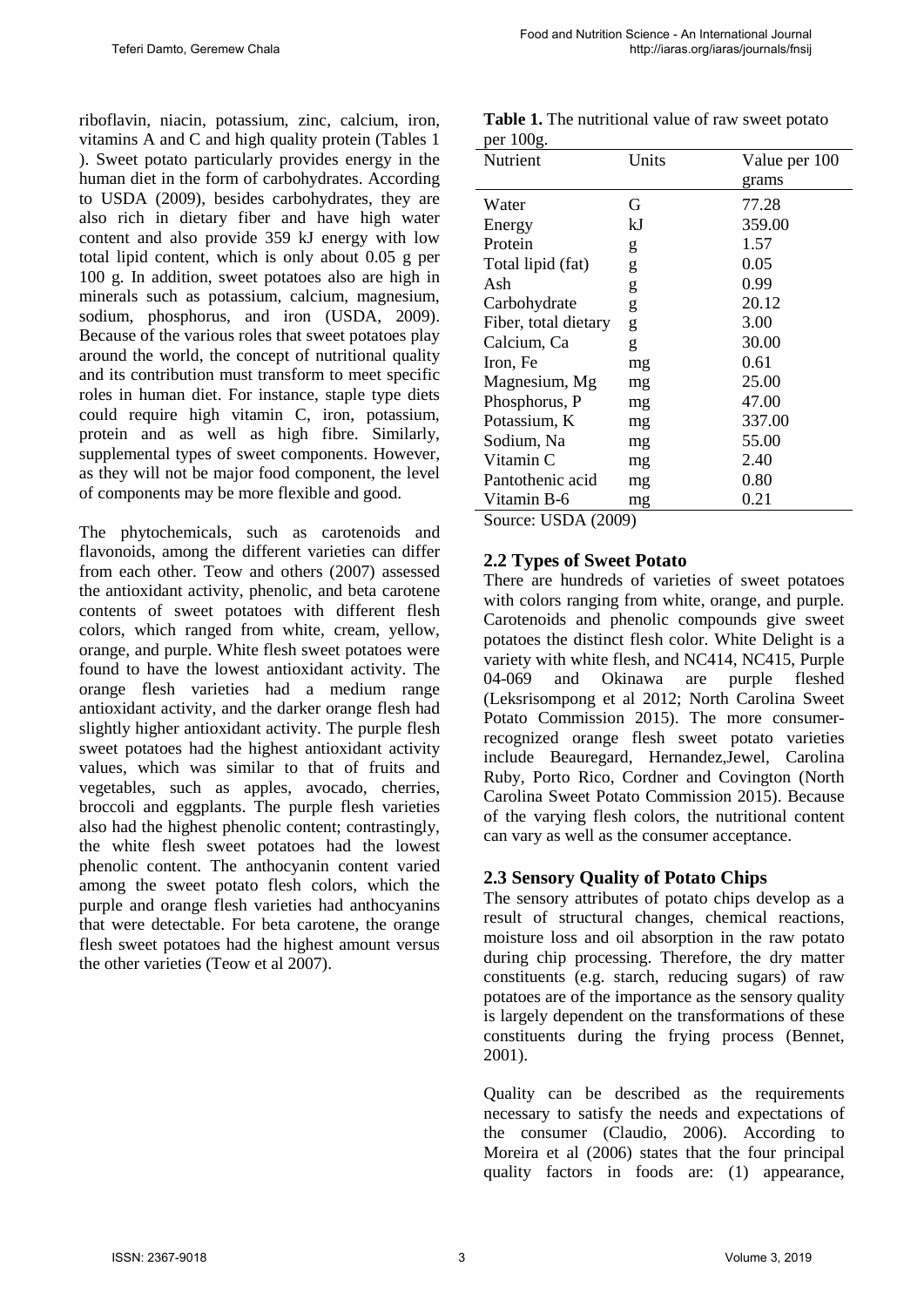including colour, shape, gloss; (2) flavour including taste and odour; (3) texture; and (4) nutrition. Safety is also an important factor. Sensory quality of a food product relates directly to product quality as it is an important aspect of the total product quality as perceived by the human senses of sight, taste, smell, hearing and touch. Appearance, flavour and texture refer to sensory acceptability factors because they are directly perceived by the senses (Moreira et al., 2006). Bennett (2001) describes a quality chip as one having as addle-shaped curl, light golden colour, and having no blemishes. When placed in the mouth, it is crisp, has a slight potato flavour, is properly salted or seasoned and leaves a pleasant aftertaste in the mouth .The sensory quality of sweet potato potato chips is dependent on the composition of the potatoes, the frying oil and the processing parameters during chip manufacture (Gillat, 2001)

Table 2. Below shows the nutritional value of sweet potato chips per 100g. According to USDA (2010), sweet potato crisps contain higher energy (2074.00 KJ) compared to raw sweet potato (359.00 KJ). However, water content was reduced from 77.28 g in raw sweet potato to 4.00 g in sweet potato crisps due to evaporation during frying process. Besides that, protein, carbohydrate, fat and dietary fiber content in sweet potato crisps also higher than in raw sweet potato.

|         | <b>Table 2.</b> Nutritional value of sweet potato crisps per |
|---------|--------------------------------------------------------------|
| 100gram |                                                              |

| Nutrient             | Units | Value per |
|----------------------|-------|-----------|
|                      |       | 100 grams |
| Water                | g     | 4         |
| Energy               | kJ    | 2074      |
| Protein              | g     | 3.5       |
| Total lipid (fat)    | g     | 24.7      |
| Ash                  | g     | 2.97      |
| Carbohydrate         | g     | 64.83     |
| Fiber, total dietary | g     | 3.5       |
| Sugars, total        | g     | 7         |
| Calcium, Ca          | g     | 71        |
| Iron, Fe             | mg    | 2.55      |
| Magnesium, Mg        | mg    | 65        |
| Phosphorus, P        | mg    | 145       |
| Potassium, K         | mg    | 925       |
| Sodium, Na           | mg    | 35        |
| Pantothenic acid     | mg    | 1.55      |
| Fatty acids          | g     | 0.54      |
| (Total sat.)         |       |           |
| Fatty acids          | g     | 2.21      |
| (Total moonounsat.)  |       |           |
| Source: USDA (2010)  |       |           |

**2.3.1 Colour and Factors Affecting Colour of Sweet Potato Chips**

Colour is probably the most important visual attribute in the perception of product quality among the different classes of physical properties of foods. Colour is an important visual appearance attribute among the major factors influencing consumer acceptability of fried products as it is the first quality parameter evaluated by consumers. Colour generally influences subjective sensory impression as it is regarded as a predictor of other quality characteristics such as flavour.For chips type product, the lightness of crisps colour are most desirable compared to golden and reddish brown colour (Pokorny, 1999).

#### **2.3.1.1 Reducing Sugar Content**

During the frying process, the colour of sweet potato slices changes due to the interaction of amine group with a reducing sugar which lead to nonoxidative browning known as Maillard reaction. Asparagine is the common free amino acids present in sweet potato. The higher level of reducing sugar content (e.g. glucose and fructose) in the sweet potato will contribute to darker colour of chips. Therefore, pre-treatment applied to sweet potato slices before the frying process to reduce reducing sugar level in the sweet potato (Garayo& Moreira, 2002).

#### **2.3.1.2 Frying Condition**

Frying condition also is one of the important variables that must be control to improve the colour of sweet potato chips. It includes the frying temperature, frying time and type of frying such as deep fat frying or vacuum frying. If too high frying temperature applied, the Millard browning reaction would proceed to unacceptable level (Chen et al., 2001). Regardless the frying type, conventional or vacuum, frying at high temperature increase the browning reaction as it is a temperature dependent reaction. In terms of frying type, the colour of vacuum fried sweet potato crisps is lighter than those that fried under atmospheric condition. It is because more Millard reaction occurred at the atmospheric condition due to present of oxygen (Garayo & Moreira, 2002).

#### **2.3.2 Texture and Factors Affecting Texture of Sweet Potato Chips**

Texture is also a key parameter in the development and acceptance of food products and an important attribute in determining consumer acceptability of fried foods (Krokida et al., 2005). Texture can be defined as 'all the rheological and structural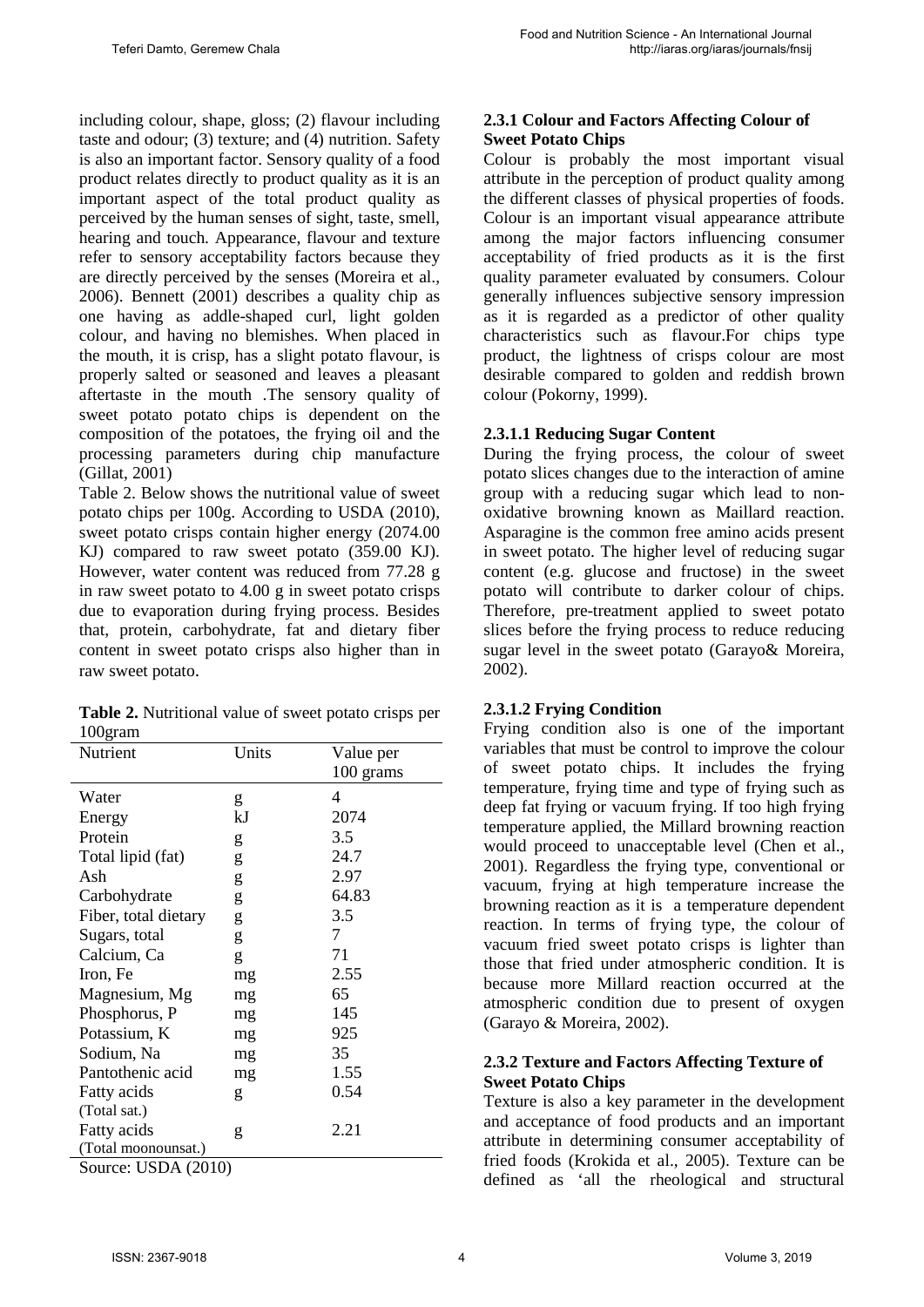(geometric and surface) attributes of the product perceptible by means of mechanical, tactile and where appropriate, visual and auditory receptors (Lawless & Heymann,1988). This attributes is significant for the acceptability of chips product. During frying, most of water evaporate and removed from the sweet potato slices resulting in textural changes. Texture attribute can be determined in terms of crispiness and hardness of the chips produced. Textural changes during frying are the result of much physical, chemical and structural change which produced during the frying (Troncoso et al., 2009). A high quality of sweet potato chips must have a very crispy texture as an indicator of freshness of the chips (Troncoso & Pedreschi, 2007).Crispness is one of the textural characteristics that are universally liked .One of the desirable textural attributes of sweet potato chip is often described as crispness(Kita et al., 2002). In foods described to be crispy, crispness is the most important quality attribute and its absence implies poor quality and loss of consumer acceptance. Crispness is associated with the textural experience of eating a food item which fails in a brittle manner (i.e. very suddenly and with relatively little deformation) at a low load suggested that crisp materials could generally be described as brittle, stiff cellular materials derived either from expanded starch or from starch-containing cellular materials such as potatoes.

#### **2.3.2.1 Frying Condition**

As a source of carbohydrate, potato and sweet potato mainly composed of starch component that may changes upon heating When frying sweet potato slices, starch granules are rapidly gelatinized and cause strong structure of raw sweet potatoes softening followed by formation of a firm and crispy crust upon furtherheating(Pokorny,1999).According Pokorny(1999),vacuum pressure was not significantly affecting the texture of potato chips. This indicate potato crisps fried under atmospheric condition are very weak in structure and easily collapsed during the rupture test (Garayo and Moreira, 2002)

#### **2.3.2.2 Thickness of Slices**

Slice thickness affect the amount of curl, strength and texture of crisps produced. Slices that are too thin may give negative effect on the texture of chips such as easily broken and oily of final products. On the other hand, thick slices tend to have high moisture content and less crisp (Bennett, 2001).

## **2.3.3 Flavour and Factors Contribute to Flavour of Sweet Potato Chips**

The flavour of sweet potato chips is more complex than that of boiled, baked or mashed sweet potatoes, since the cooking temperatures are higher, and the absorbed oil contributes to the overall flavour profile of the product (Scanlon, 2003). In fried sweet potato products, flavour compounds are not only inherent in the raw sweet potato but also from the frying oil, Millard reaction products and from the interaction of Millard reaction products with lipid oxidation products. The complete composition and understanding of fried sweet potato flavour has not been fully established. Sensory differences in the aroma and taste of sweet potato chips made from different cultivars that varied in levels of dry matter, sugars, amino acids and lipids.

#### **2.3.3.1 Lipid Oxidation**

Lipid oxidation during frying is crucially important as it will impart flavour to the fried products. When oil is heated to elevated temperature, such as 180°C in the presence of oxygen, they may undergo oxidation and form hydroperoxides via free radical pathway. These compound are unstable and will be decomposed into secondary oxidation products which mostly volatile.

#### **2.3.3.2 Maillard Reaction**

Other important reaction that contributes flavour to the fried food is Maillard reaction. Even the Maillard reactions are undesirable in production of sweet potato chips; its roles has considered in terms of development of flavour on the final products. Maillard reaction occur when reducing sugars, lipid oxidation products and amino acids reacts heterocyclic compounds which give rise to foodrelated flavours and odours. It also produces nonenzymatic browning (Gillat, 2001).

#### **2.3.3.3 Oil Uptake**

Oil uptake during frying is also need to be considered during frying because the fat content of a product will also affect its flavour, odour and general organoleptic properties. The frying oil not only acts as heat transfer medium, because they are heated to high temperatures approximately 170- 180°C, it will start to degrade through hydrolysis and oxidation of fatty acids. The breakdown products themselves give rise to flavour and can further react with carbohydrates, proteins and their decomposition products to produce taste traditionally associated with fried food (Gillat, 2001)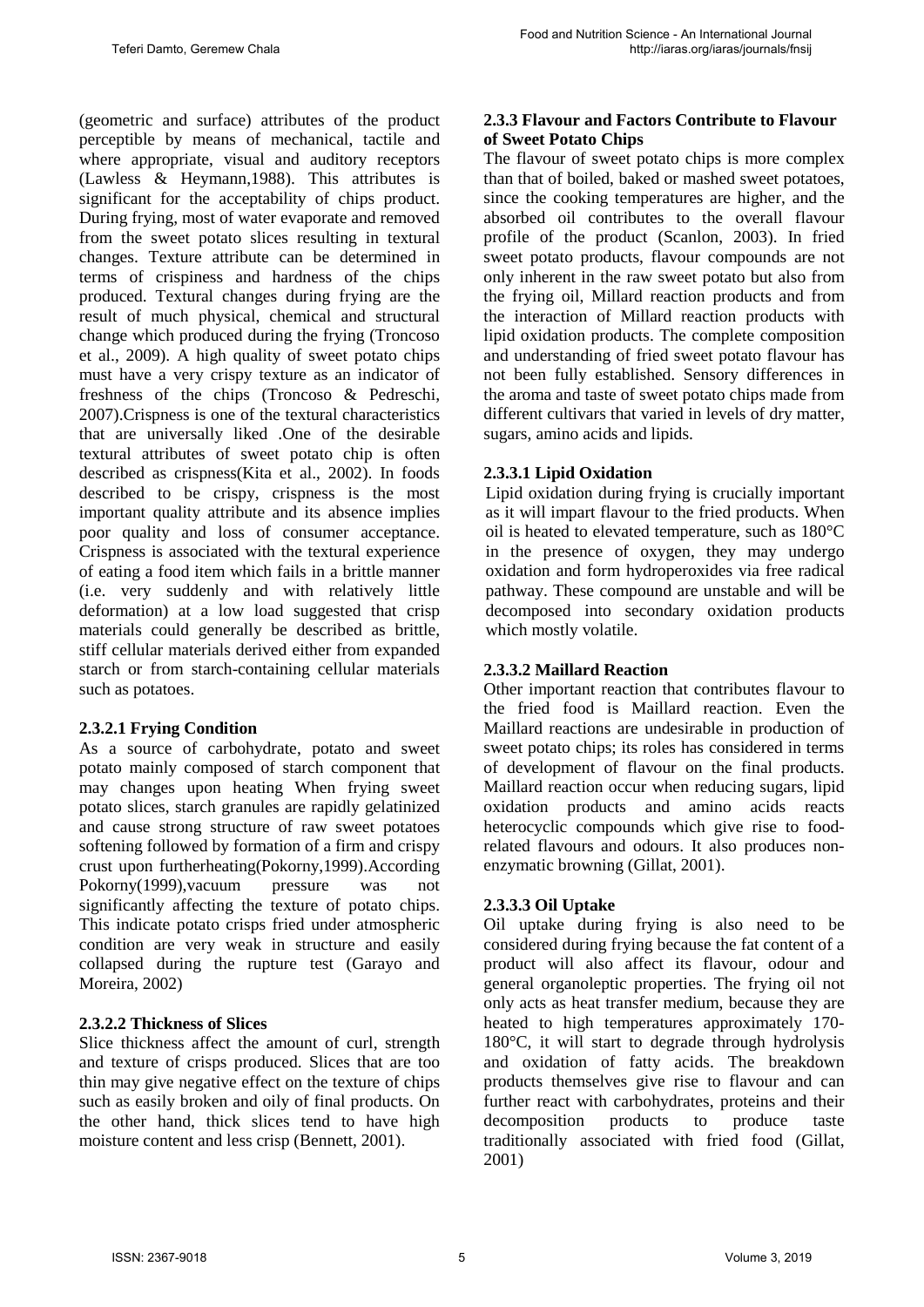## **2.4 Effects of Pre-Treatment on Fried Chips**

Pre treatments have a great effect particularly on the sensory properties and oil contents of fried products. The pre treatments are necessary before processing in order to retain colour, inactivate enzymes and/or enhance rate process. The ultimate aim of pre treatment is to improve quality of final product and reduce processing cost. Pre-treatment are very important in order to control chemical, physical and structural changes of raw material during frying process which may contribute to undesirable colour, texture and flavour of chips.There are several types of pre-treatment that is commonly use, such as blanching, drying, osmotic dehydration and soaking in calcium carbonate solution

#### **2.4.1 Blanching**

Blanching is a critical step in making sweet potato french fries. Blanching alters textural properties and imparts a soft or firm bite on sweet potato fries. The combination of temperature and time in the blanching process can create a creamy or firm internal in the sweet potato fry through the level of pectin and cell wall breakdown. Prior to drying, most food products are usually subjected to some form of pre-treatments, among which are hot water blanching and sulphiting. Blanching helps to inactivate enzymes that may lead to quality degradation .Blanching inactivates enzymes, improves the colour and texture of food products and reduces deterioration such as development of off flavor (Akpapunam et al., 20010). Osmo dehydration reduce changes in the physical, chemical properties and contributing to an improvement in quality. Blanching of is principally followed to inactivate the enzymes responsible for enzymatic and oxidative browning. The common methods of blanching include hot water, steam and chemical blanching. The loss of nutrients takes place during blanching which depends on temperature and time of blanching (Bennet, 2001)**.**When frying at high temperature blanched material dries more rapidly than the unblanched one (Moreira et al., 2008).

## **2.5 Product Quality Attribute**

#### **2.5.1 Oil Content**

Oil content is one of the main quality parameters and sweet potato chip industry. Some of the parameters affecting the final oil content of fried products are product shape, temperature and frying time, moisture content, porosity, pore size distribution, and pre and post treatments. Oil uptake is essentially a surface-related phenomenon resulting from the competition between drainage and suction into the porous crust once the sweet potato is removed from the frying oil and starts cooling. During centrifugation, the centrifugal force acts perpendicular to the surface of the chips and separates the oil directly from the porous surface (Kita et al., 2005).The total oil content of fried products can be separated into two regions: the oil on the core of the product (internal oil) that is absorbed during frying, and the surface oil which is absorbed during cooling. Less oil is absorbed during the using different pre-treatment and de oiling steps (Moreira et al., 2001)

#### **2.5.2 True Density**

True density is the weight of the material per unit of true volume (kg/m3). True volume is the volume of the material including liquids, where all the volume of open and closed pores is excluded. A gas pycnometer,an apparatus that uses gas displacement, is generally employ to determine true density of materials given that the gas used is capable of penetrating all open pores up to the size of the gas (usually helium) molecule (Kawas, 2000).

#### **2.5.3 Bulk Density**

Bulk density is the mass per unit bulk volume (kg/m3), so it includes the air within the sample. Bulk volume in food can be difficult to calculate by its own geometrical characteristics since foods are usually irregular in shape (Kawas, 2000).Bulk volume of irregularly shaped materials can be measured by volumetric displacement of glass beads (Marousis et al., 1990), and by using liquid displacement with toluene (Costa et al., 2001; Lozano et al., 1983) or a water-ethanol mixture (Moreira et al., 2008).

#### **2.5.4 Porosity**

Porosity is a global characteristic of pores, which provides the volume fraction of total pores compared with the total volume of sample (Rahman, 1995). During frying liquid water moves from inside of the chips to the evaporation zone leaving the product through the surface as vapor. Some of the vapor remains trapped within the pores of the material due to restrictive intercellular diffusion. The vapor in this confined space will expand and become super-heated, distorting the pore walls and contributing for the chips porosity .The porosity increase slightly with oil temperature, and that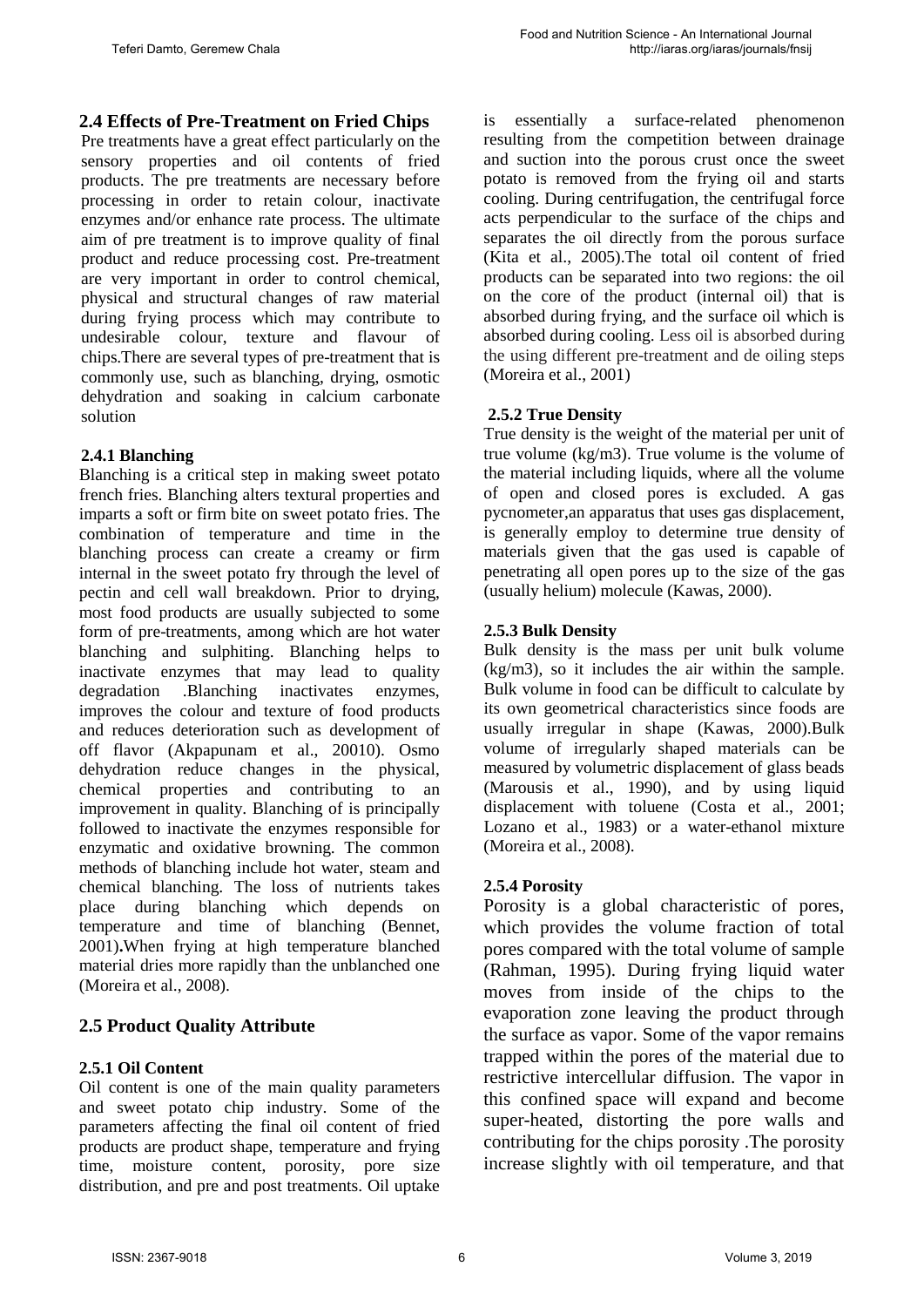porosity rate has a similar behavior as the oil content rate during frying (Moreira et al., 2008).

#### **2.5.5 Microstructure**

Starch granules are often considered as semicrystalline biopolymer entities where water molecules form an integral component of the crystalline domains. The ordered granule structure is disrupt by heating with water; this is known as gelatinization or melting (Parker and Ring, 2001). Almost any application of starch involves gelatinization the granule structure (Thiewes and Steeneken, 1997).A characteristic of sweet potato cells is the presence of a cell wall that limits the expansion of the cytoplasm. The outer layer of the cell wall is the middle lamella composes of pectic material that cements cell together and is dissolved during heating. Cells normally contain numerous starch granules (Miranda and Aguilera, 2006).Extracellular starch occurs when the cells rupture or disintegrate upon mechanical or thermal stress during processing. The frying process involves simultaneous heat and mass transfer that causes significant microstructural changes to both the surface and the body of the product. Gamble et al (1987) examine the microstructure of sweet potato chips using light microscopy. Also, integrity of cell walls and the presence of a dense starchy interior support the idea that oil cannot penetrate into the cells during frying

#### **2.6 Sweet Potato Chip Processing**

In addition to the raw sweet potato characteristics, the sweet potato chip processing steps are major factors influencing the potato chip quality. From the receipt of sweet potatoes at the processing plant and subsequent processing steps, the chip manufacturer ensures set specifications are maintained to yield chips of uniform quality. Sweet potato chip processing is a dynamic system of interdependent steps linked together to convert a sweet potato into a chip (Bennett, 2001).



#### **Flavouring Packaging**

**Fig.1** Schematic diagram of potato chip processing

#### **2.6.1 Receiving**

This is one of the critical steps as the decision to accept or reject lot of sweet potatoes for processing is made during this step. The suitability of sweet potatoes for chip processing is established by carrying out raw sweet potato quality assessments on a representative sample of the lot immediately on receipt of the potatoes at the processing plant. These assessments include the determination of size and shape, presence of defects (external and internal) and specific gravity (solids content) (Bennett, 2001). It was observed at the sweet potato chip manufacturer that, a representative sample of the potatoes was peeled, sliced and fried to visually inspect the appearance of the chips against set standards of colour and after-fry defects.

## **2.6.2 Cleaning, Peeling and Trimming**

The peeling duration is dependent on the surface characteristics of the sweet potatoes such as eye depth, cortex thickness and surface injuries (Lisiñska, 2004). The control of the peeling operation is essential as insufficient peeling may result in poor appearance of the chip (Bennett, 2001). Peeled sweet potatoes are passed on the inspection belts where defects are trimmed off (Bennett, 2001; Lisiñska, 2004). Presence of defects such as bruises, green and dark spots, decayed portions and eyes give a poor appearance to chips (Lisiñska, 2004).

## **2.6.3 Slicing**

The slicing operation is of fundamental importance and among the most important steps to the manufacture of high quality sweet potato chips (Bennett 2001). The slicing step is known to impact upon chip appearance, colour, texture, slice contour, breakage, oil absorption, moisture content and frying time (Miranda & Aguilera, 2006). According to Bennett (2001) slices that are very thin have a negative impact on colour and tend to be oil soaked and easily broken, whereas, thick slices tend to have a high final moisture content and are less crispy. Uniformity between slices is extremely important as it may create undesirable characteristics of both thin and thick chips and affecting the sensory quality (Bennett, 2001).

#### **2.7 Potato Chip Frying**

Frying is a dehydration process which involves heat and mass transfer. In addition, different chemical changes occur during frying such as protein denaturation, starch gelatinization, surface browning, rapid water evaporation and oil absorption (Pinthus et al., 1995a).Oil absorption is affected by various factors such as frying temperature and time, food composition, porosity, pre treatment and oil quality (Pinthus et al;1995b).

Food frying is a common process in the food industry used to enhance the overall quality, texture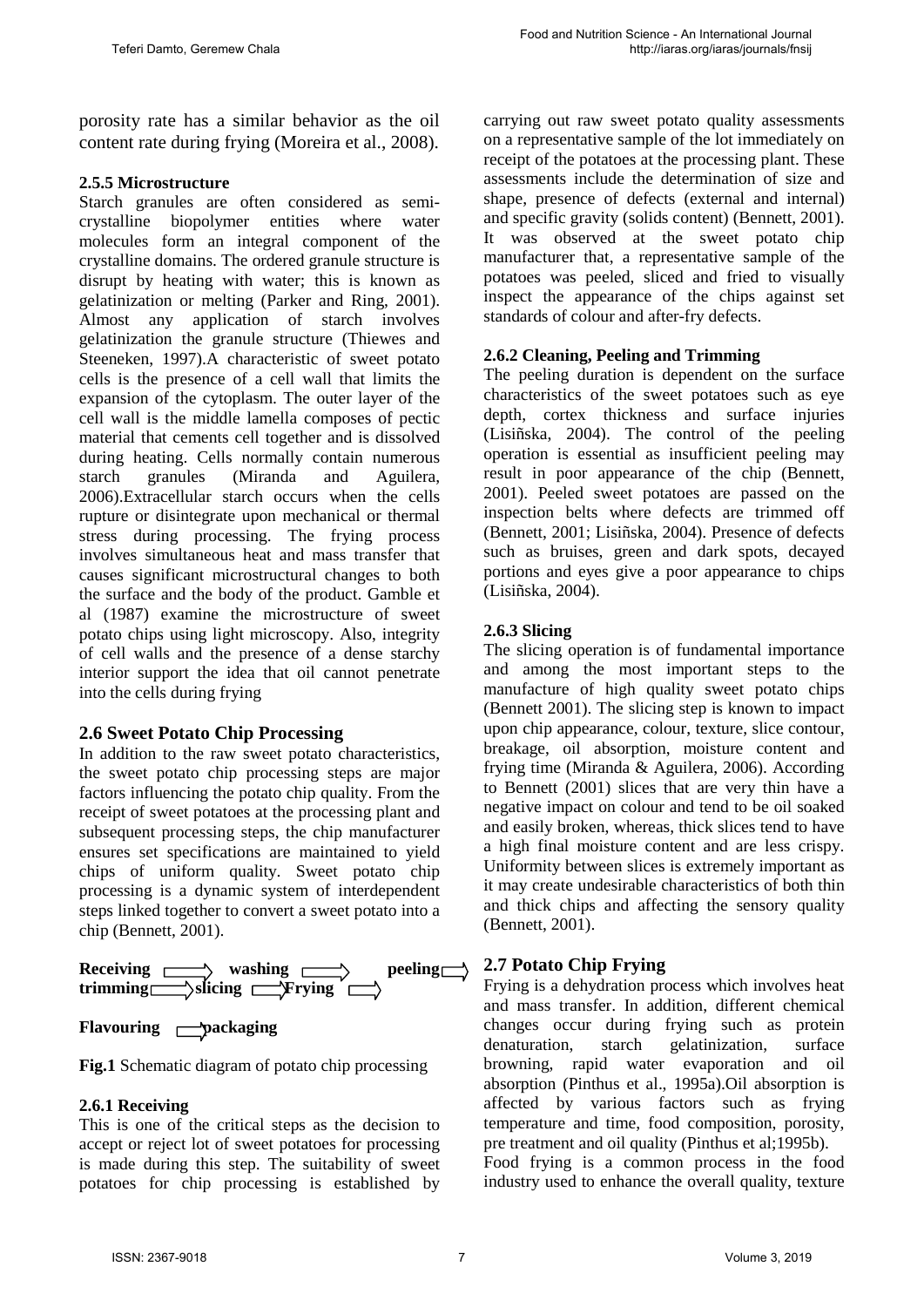and flavour of snack foods, dough nuts, chips, french fries and poultry products (Chukwu, 2009). Frying is a unit operation which involves the immersion of food products in hot oil (175°C) until the desired product attributes are obtained, from creating the proper appearance to fully-cooked product. During frying, heat and mass transfer takes place simultaneously; heat is transferred from the oil to the food, water is evaporated from the food material and oil is absorbed (Krokida *et al*., 2001b). At these high temperatures the food material undergoes intense dehydration coupled with structural changes (i.e. formation of pores and crust, curling, expansion or shrinkage), physico- chemical transformations (colour and flavour formation) and microbiological inactivation (smith, 2005).The desirable sensory properties of potato chips are developed during frying and thus apart from the quality of the raw sweet potatoes the conditions during frying will affect the final product quality (Hubbard & Farkas, 1999; Lolos, Oreopoulou & Tzia, 1999).

#### **2.7.1 Frying Temperature and Time**

Frying time and temperature are processing variables that the manufacturer manipulates in order to produce optimum quality chips and depends on the raw sweet potato composition and slice thickness (Moreira *et al*., 1999; Gamble & Rice, 2003). These frying variables influence the texture (Miranda *et al*., 2005), final oil content (Baumann & Escher, 1995), colour and flavour (Pedreschi *et al*., 2005). It is reported that higher temperatures yield chips with less oil than lower temperatures since hotter oil has a lower density and is not adsorbed as easily whereas lower frying temperatures require longer frying times, allowing the chip surface to adsorb more oil (Saguy *et al.,* 2001).

#### **2.7.2 Frying Oil**

The frying oil is the heat transfer medium and contributes to the final characteristics of the fried food (Stier, 2004; Vitrac *et al.,* 2000). As the food fries it absorbs part of the frying oil and thus it contributes to the overall quality of the fried food (Stier, 2004). Frying continuously at elevated temperatures leads to oil breakdown (Stier,2004).Basic deterioration reactions during frying are hydrolysis caused by steam from the food, oxidation caused by air (oxygen) and thermal alterations caused by heat (Blumenthal, 2001).

# **3 Result and Discussions**

# **3.1 Result (output of the experiment)**

**Table3.** Main effect of blanching on sensory quality of fried sweet potato chips

| Factors           |                | Parameters |                                                                                                |                          |
|-------------------|----------------|------------|------------------------------------------------------------------------------------------------|--------------------------|
| Blanching<br>time | Oil<br>taste   |            | Colour Odour Texture flavour                                                                   | Overall<br>acceptability |
| $\theta$          |                |            | $2.9667^{\rm B}$ $2.9^{\rm B}$ $2.53^{\rm B}$ $2.9^{\rm B}$ $3.2^{\rm B}$ $2.9^{\rm B}$        |                          |
| 5                 |                |            | $3.367^{\rm B}$ $3.53^{\rm A}$ $3.13^{\rm A}$ $3.83^{\rm A}$ $3.833^{\rm A}$ $2.9^{\rm B}$     |                          |
| $*_{\mathbf{r}}$  | $3.97^{\rm A}$ |            | 3.3 <sup>AB</sup> 3.3 <sup>A</sup> 3.167 <sup>B</sup> 2.9 <sup>B</sup><br>$0.11 - 1.1 - 1 - 1$ | 3.6 <sup>A</sup>         |

\* Means followed by the same letter within a column are not significantly different p<0.05

#### **3.2 Discussion**

Sensory qualities are the main criterion that makes the product to be liked or disliked. The average and least means square of Sensory attributes scores of liking chips from plum sweet potatoes blanched at 65°C at two blanched level with control at which no blanched taken was presented in the above tables.

#### **3.2.1 Oil Taste**

Oil taste is the parameters that give the product the unique texture flavour combination that makes them so desirable on the sense of smell. The sensory score of oil taste for the three treatment chips samples had ranged from 3.97 to 2.967. The highest score was recorded when sweet potato was blanched at 7 minute. The least score was recorded with the control treatment, which have no blanched taken place. Blanching has a significance effect on control and blanched at 5 as compared to 7. But blanching has no significance effect between 0 and 5. Among the treatment, treatment 7 has highly significance over the other treatment. This shows that blanching has significance effect on oil taste of the chips. According to Kimberly Button (2015) pre treatments, such as blanching and drying, can affect oil uptake by the product and final product texture. ). In a study by Walter and others (2003), evaluated the blanching of purple-fleshed sweet potato strips with hot water blanching because hot water blanching is the preferred method of French fry manufacturers. The strips were blanched for 0, 5, and 10 minutes in boiling water, which was about 98°C(208.4°F ).Oner and Wall used high temperature blanching that readily decreased the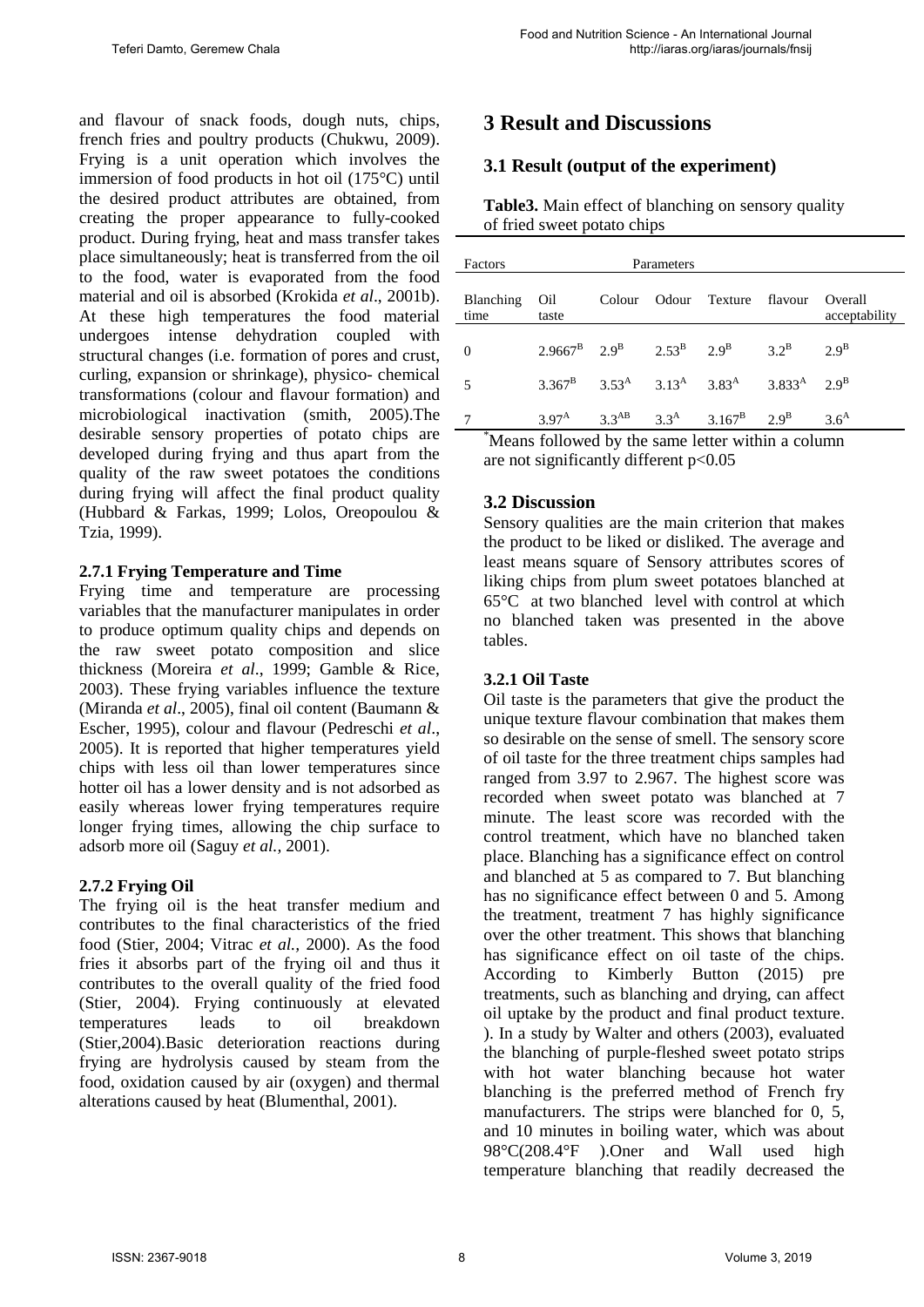force in which to penetrate the strips, and ultimately, the softest texture was observed in the 10 minute blanched strips. Although, the strips blanched for 10 minutes had more oil absorption after frying because the surface cell integrity was damaged allowing more water to release and oil to be absorbed (Oner and Wall, 2012)

#### **3.2.2 Colour**

The sensory score of color for the three samples had ranged from 3.53 to 2.9. Control is significant difference as compared to the two treatments 7 minute and 5. But there is no significance difference between treatment treated at 7 minutes and 5 minute. The highest score was recorded when sweet potato is blanched at 5 minute. The least score was recorded with the control treatment, which has no blanched. This indicate that blanching has a significance effect on colour. Blanching pretreatment is usually performed to prevent development of off flavours and colour changes resulting from enzymatic reactions; as well as to decrease the initial microorganism load (Oluwole, O.B et al., 2015). Blanching pre-treatment of potato in hot water or chemical solutions before frying have been reported to improve colour and texture and could reduce oil uptake in some cases by gelatinization of the surface starch (Bunger et al., 2003; Rinac Brncic et al., 2004). Akpapunam and Abiante (1991) showed that sweet potato slices blanched in water and 1% sodium metabisulfite solution, respectively, prior to the dehydration (at 70°C for 165 min) and frying (at 190°C for 2 min) significantly improved the colour and general acceptability of the chips compared to those immersed in water, only. Colour of potato chips was significantly influenced by blanching. Blanching lead to lighter in colour potato chips than those of the control after frying at 150°C (Pedreschi F.,et al 2005). Rodriguez et al (1999) found that reducing sugars had the biggest influence on lightness, producing the brighter colours when these sugars were absent; however, reducing sugars did not entirely predict colour quality when present at low concentrations. Colour is one of the most important quality factors that need to be considered during frying. There is also similar observation found by Olu Malomo et al (2013) blanching affect the quality characteristics (colour) of sweet potato flour produced compared to un blanched sweet potato flour.

#### **3.2.3 Flavour**

Flavour is the sensation produced by a material taken in the mouth, perceived principally by the senses of taste and smell, and by the general pain, tactile, and temperature receptors in the mouth. The sensory score of flavour for the three treatment

chips samples had ranged from 3.833 to 2.9 the highest score was recorded when the sample or sweet potato blanched at 5 minute. The least score was recorded with the samples blanched at 7 minute treatment. This show that 5(3.833) is highly significance on the other two treatments (0 and 7). But there is no significance effect between treatment 0 and 7. Luis (1997) established that flavour is one of the important quality factors of potato chips and is affected mainly by the type of oil used to fry chips, flavour compounds inherent in the raw potatoes, and added flavourings. According to Dagne Tafa and Tigist Abebe (2018) blanching improves the flavour of the chips.

#### **3.2.4 Textures**

Texture is also a key parameter in the development and acceptance of food products and an important attribute in determining consumer acceptability of fried foods (Krokida, Oreopoulou, Maroulis & Marinos-Kouris, 2001b; Miranda, Aguilera, & Beriestain, 2005).The sensory score of texture for the three treatments of chips samples had ranged from 3.833 to 2.9. The highest score was recorded when samples was blanched at 5 minute at constant temperature and this indicate that treatment 5 has highly significance difference on other two treatment (0 and 7). The least score was recorded with the control treatment, which has no blanched even though there is no significance difference between the two treatments (0 and 7). According to Kita (2002), the crisp texture of potato crisps depended on the content of starch in the tubers as well as nitrogen substances and non-starch polysaccharides. In a study by Walter and others (2003), low temperature blanching (LTB) was used to promote the firmness of sweet potato cylinder strips.Agblor and Scanlon (2000) assessed that texture and color of chips as affected by blanching, drying, and frying. Leeratanarak et al (2006) found that blanching reduced the hardness i.e. better texture of the product, however, the use of different blanching periods did not significantly affect the product hardness. Blanching alters textural properties and imparts a soft or firm bite on sweet potato fries. The combination of temperature and time in the blanching process can create a creamy or firm internal in the sweet potato fry through the level of pectin and cell wall breakdown (Kimberly Button, 2015)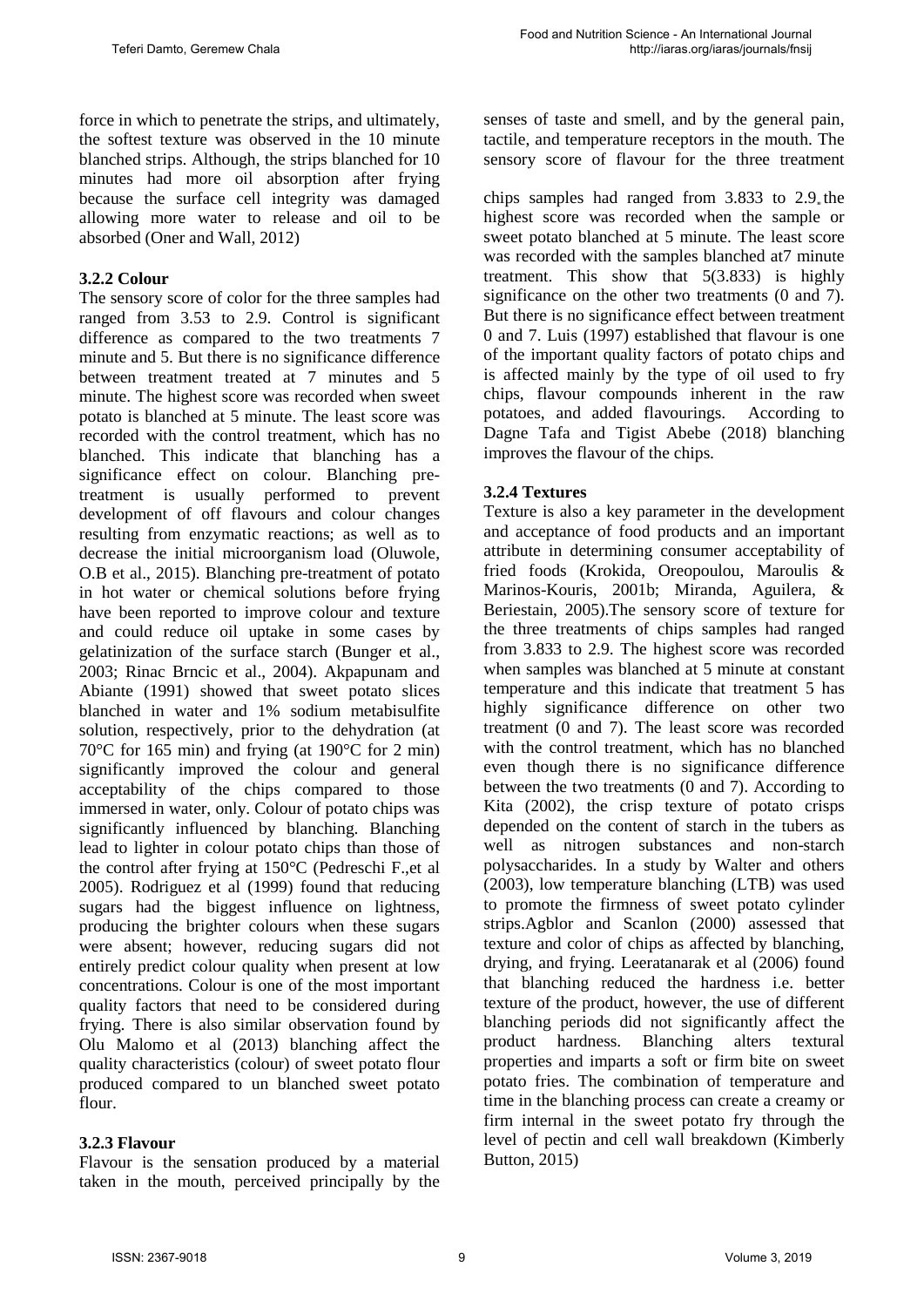### **3.2.5 Overall Acceptability**

The overall acceptability refers to the assumption taken from the aggregate effect of the all consideration of the above quality parameters. The sensory score of this overall acceptability for the three treatments of chips samples had ranged from 3.67 to 2.9. The highest score was recorded when chips samples was blanched at 5 minute. This indicates that treatment 5 has no significance with treatment 7. The least score was recorded with the control treatment, which has no blanched. This indicates that blanching has significance effect on control as compared to other two treatments (5 and 7).

Andersson et al.,1996 reported that in the case of potato processing, blanching is used to inactivate peroxides, to improve the texture, colour and, to some extent, the flavour of final product. Potato blanching affects the enzyme activity that leads to quality degradation (Tizita Mamo, 2018). Potato product quality and acceptability are related to colon and texture (Pedreschi et al., 2005). Yost et al (2006) showed that colour is the first attribute of a food product that immediately convey a positive or a negative connection of overall quality. Colour also influences a consumer's perception of flavour, taste, and the intent to purchase a food product according to Dagne Tafa and Tigist Abebe (2018).Blanching pre-treatment of potato in hot water or chemical solutions before frying have been reported to improve colour and texture and could reduce oil uptake in some cases by gelatinization of the surface starch (Bunger et al., 2003; Rinac– Brncic et al., 2004).

## **3.3 Effect Frying Time on Sensory Quality of Fried Sweet Potato Chips**

**Table 4.**The main effect of frying time on sensory quality of fried sweet potato chips

| Factors | Parameters        |                   |                                                |         |                          |                          |
|---------|-------------------|-------------------|------------------------------------------------|---------|--------------------------|--------------------------|
| Frying  | Oil taste         | Colour            | Odour                                          | Texture | Flavour                  | Overall<br>acceptability |
| 4       | $3.3667^{\rm A}$  | 3.8 <sup>AA</sup> | $3.1667^{AA}$ $2.8^B$                          |         | 3.133 <sup>A</sup>       | $2.9^{\rm B}$            |
| 5       | $3.433^{\rm A}$   | 3.4 <sup>A</sup>  | $2.9667^{AA}$ 3.4 <sup>A</sup>                 |         | $3.5667^{AA}$ $3.8^{AA}$ |                          |
| 6       | 3.5 <sup>AA</sup> |                   | $2.533^{\rm B}$ $2.833^{\rm A}$ $3.7^{\rm AA}$ |         | $3.233^{AA}$             | 3.4 <sup>A</sup>         |

Means followed by the same letter within a column are not significantly different p<0.05

## **3.3.1 Oil Taste**

Oil taste is the parameters that give the product the unique texture flavor –combination that makes then so desirable on the sense of smell. The sensory score of oil taste for the three treatment chips samples had ranged from 3.5 to 3.3667. The highest score was recorded when sweet potato was fried at 6 minute. The least score was recorded when chips sample was fried at 4 minute. This result indicate that there no significance among all treatments. The sweet potato chips also had more oil uptake with the longer frying time. The researchers indicated that the oil uptake can be affected by cellular structures in the different sweet potato varieties. Textural properties were evaluated by a compression test. The maximum force to compress decreased as frying time increased. The force to compress did increase slightly when the 4 to 5 minute frying time was used, which may be attributed to the crust development in the longer frying times. Crust development and sealing of the surface of the sweet potato fries can result in a low oil uptake. Other factors that can affect texture of sweet potato french fries are gelatinization of starch, sugar content,  $α$ amylase activity, breakdown of cell wall, and protein denaturation while frying. All of the sweet potato varieties browned more with increased frying time due to the Maillard reaction that uses the reducing sugars in the sweet potatoes. Overall, Ginseng Red had the lowest oil content and the best crispy texture (Odenigbo et al., 2012). Mellema (2003) and Saguy & Dana (2003) observed that consumers' preference for low fat and fat-free products were driving the food industry to lower oil content in fried foods. Lisiñska (1989) reported that potato chips high in oil content appear greasy/oily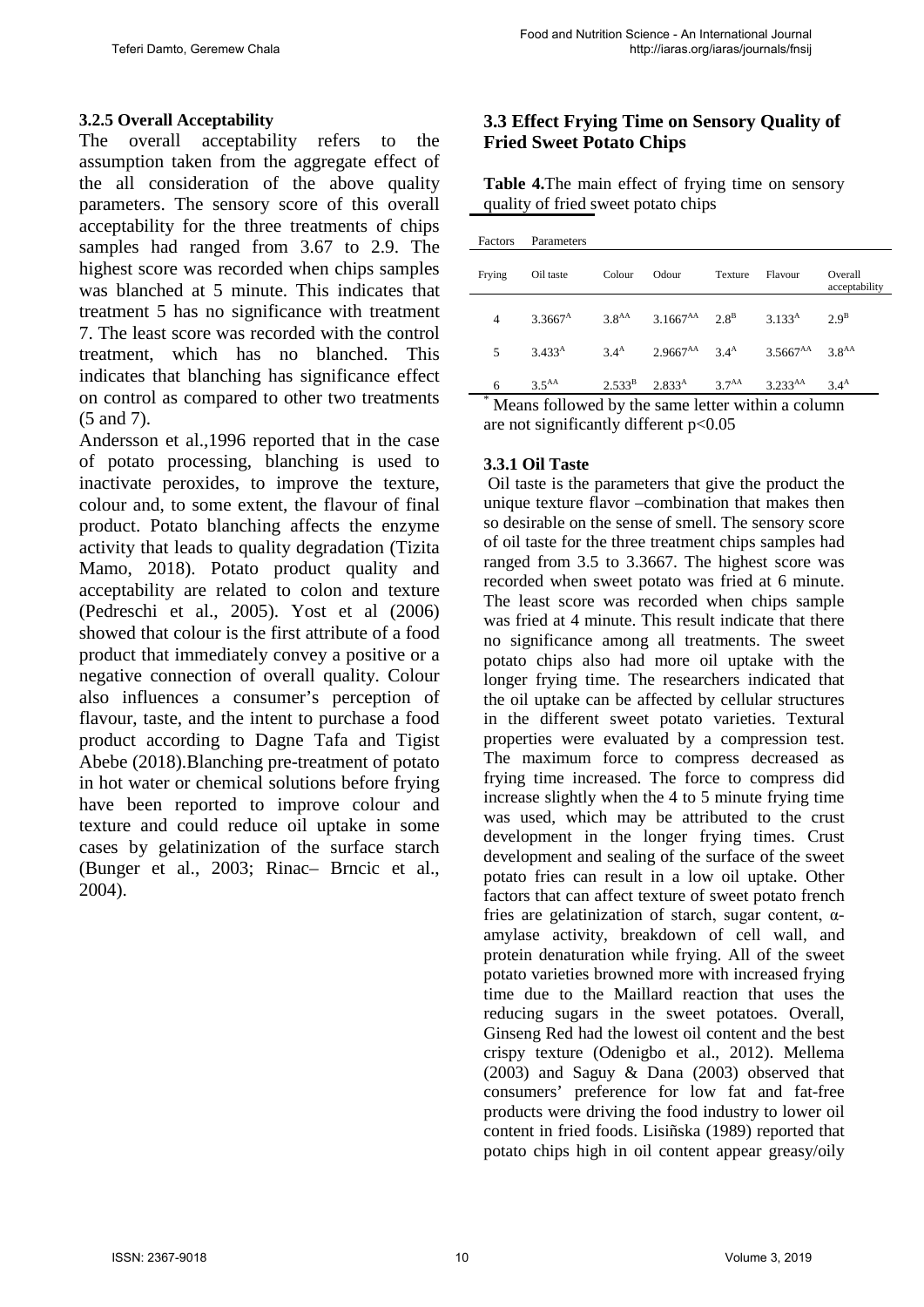while those of very low oil content are of a hard texture and lack flavour.

According to woolfe (1992) variation in oil taste may be due to the different pre-frying treatments used in the various studies. For instance, high initial moisture content and blanching have been reported to contribute to increased oil absorption in fried sweet potato crisps (Woolfe, 1992). According to deMan (1999), lower frying temperature and longer frying time results in higher oil uptake. The author however stated further that oil absorption depends on conditions of frying and the nature and size of the food. In the present study, at each frying temperature, the fat content of the sweet potato crisps reduced with increase in frying time. Frying temperature and time, initial moisture content, pore size distribution, porosity, the geometry of the product, and pre and posttreatments are some parameters which can affect the final oil content of fried product (Saguy et. al., 1995; Moreira et. al., 1997; Bouchon and Aguilera, 2001). Frying temperature and time, initial moisture content, pore size distribution, porosity, the geometry of the product, and pre and posttreatments are some parameters which can affect the final oil content of fried product (Saguy et. al., 1995; Moreira et. al., 1997; Bouchon and Aguilera, 2001). Potato strips blanched at 97 °C for 2 min and subsequently fried presented impaired color, loss of textural quality, and increased oil absorption as compared to unblanched ones (Alvarez et al.,2000).the frying variables influence final oil content sweet potato chips according to study (Baumann & Escher, 1995).

#### **3.3.2 Colour**

The sensory score of colour for the three samples had ranged from 3.8 to 2.533. There is significant difference between means at 5 minute and control, even though there is no difference between treatment treated at minutes and minute. The highest score was recorded when sweet potato is fried at 4minute even though it has high mean there is no significance difference with treatment 5 but, it has high significance over the treatment 6. The least score was recorded when chips sample was fried at 6 minute. This indicate that frying has significance effect on treatment 6(colour). Sahin (2000) studied the effects of frying time and temperature on the colour kinetics of French-fried potatoes during frying; the author developed a multiple regression equation for total colour change as a function of time and temperature. The equation showed that increase in time and temperature increased total colour change.

## **3.3.3 Flavour**

Flavour is the sensation produced by a material taken in the mouth, perceived principally by the senses of taste and smell, and by the general pain, tactile, and temperature receptors in the mouth. The sensory score of flavour for the three treatment chips samples had ranged from 3.566 to 3.133 The highest score was recorded when the sample or sweet potato fried at 5 minute and the least score was recorded with the samples fried at 4 minute treatment this indicate that there is no significance difference between all treatment. In fried potato products, flavour compounds are not only inherent in the raw potato but also from the frying oil, maillard reaction products and from the interaction of maillard reaction products with lipid oxidation products (Stier, 2000; Maga, 1994; Whitfield, 1992). Variations in flavour exist between varieties although there is little published research (Dale & Mackay, 1994). Ereifej, Shibli, Ajlouni & Hussein, (1997) reported sensory differences in the aroma and taste of potato chips made from different cultivars that varied in levels of dry matter, sugars, amino acids and lipids. The frying variables influence the colour and flavour (Pedreschi et al., 2005).

## **3.3.4 Textures**

The sensory score of texture for the three treatments of chips samples had ranged from 3.7 to 2.8. The highest score was recorded when samples was fried at 6 minute at constant temperature. Treatment 5and 6 have highly significance difference over the treatment 4. But there is no significance difference between 5 and 6. The least score was recorded when the samples was fried at 4 minute. Frying has significance effect on Treatment 4 as compared to the two treatments (5 and 6). Crispness increased with increase in frying time. This indicates that frying temperature and time are important factors affecting the sensory quality of sweet potato crisps. (G. O. Fetuga et al., 2014). Verlinden et al(2000) found that hot water blanching of potatoes at 55–75 °C affected their texture parameters, as per reducing the maximum force and the rupture force of the samples, and increasing the deformation at maximum force and the rupture deformation. They attributed this behavior the loss of turgor pressure in the tissue during heating. Additionally, they found that blanching/cooling before cooking had a strengthening effect on potatoes, especially when blanching treatments were longer. The frying variables influence the texture (Miranda et al., 2005)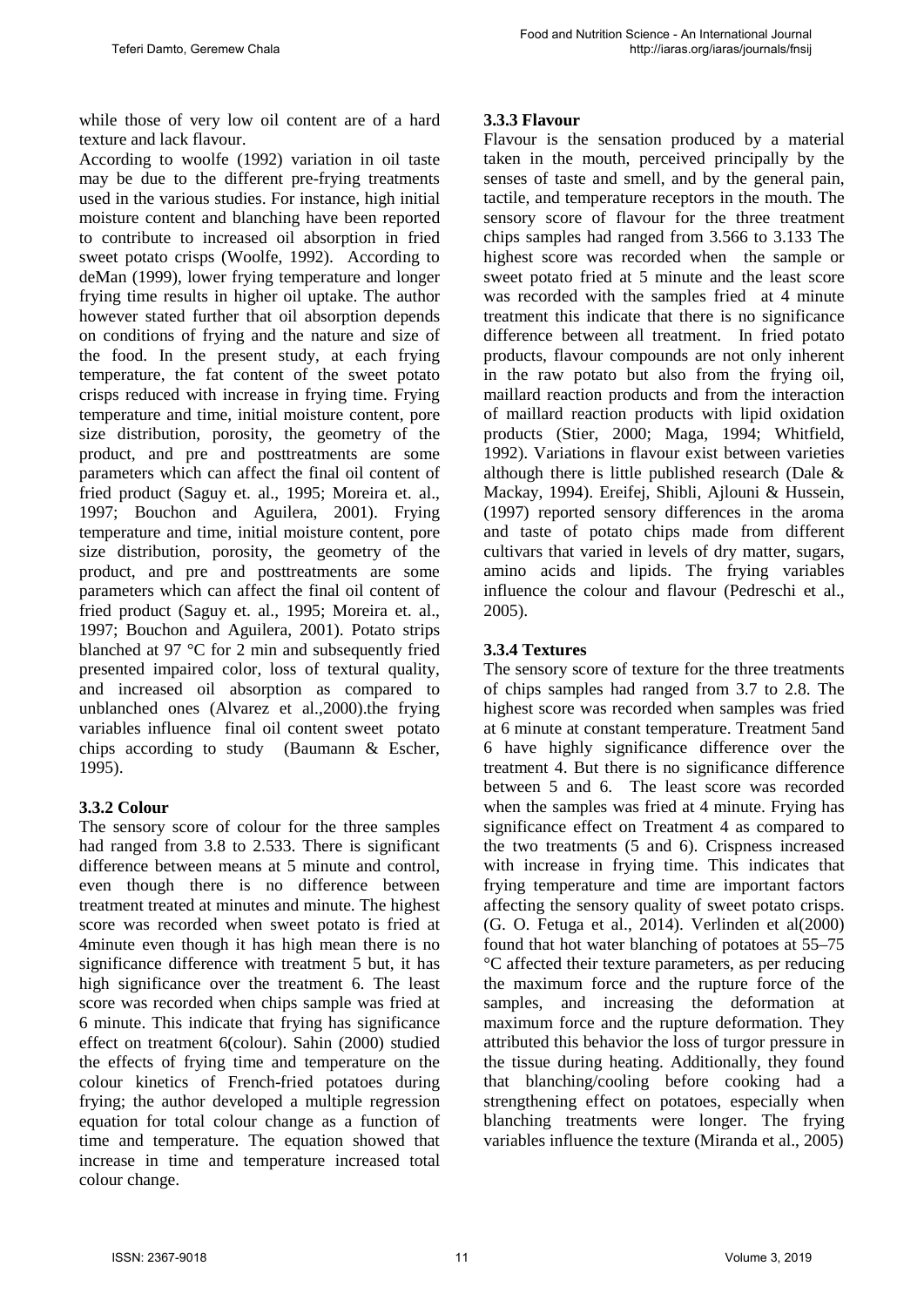## **3.3.5 Overall Acceptability**

The overall acceptability refers to the assumption taken from the aggregate effect of the all consideration of the above quality parameters. The sensory score of this overall acceptability for the three treatments of chips samples had ranged from 3.8 to 2.9. The highest score was recorded when chips samples was fried at 5 minute. Treatment 5 and 6 has high significance difference over treatment 4 but, no significance between them. The least score was recorded when samples was fried at 4minute.Frying has significance effect on Treatment 4 as compared to the two treatments (5 and 6). The desirable sensory properties of potato chips are developed during frying and thus apart from the quality of the raw potatoes the conditions during frying will affect the final product quality (Hubbard & Farkas, 1999; Lolos, Oreopoulou & Tzia, 1999).According to study found G. O. Fetuga et al (2014) taste, colour, flavour, crispness and overall acceptability were significantly affected by the individual and combined effects of frying temperature and frying time. This indicates that frying temperature and time are important factors affecting the sensory quality of sweet potato crisps.

## **4. Conclusions**

The effects of blanching and frying time on the Sensory and nutritional characteristics of sweet potato chips were investigated .These results showed the blanching time treatment has effect on the quality characteristics of sweet potato as compared to unblanched samples. Blanching sweet potato could be used to enhance the quality of food products such as colour, flavour, texture, and overall acceptability fried sweet potato treated with 5 minute was the best sample in all sensory characteristics The sweet potato blanched at 7 minute was observed as a good quality than others and in the case of time frying at 5 and 7 minute resulted good overall acceptability So using these method is good for producing good quality chips. Generally, the pre-treatment improved the textural properties of fried samples in terms of hardness, springiness, chewiness, cohesiveness and, adhesiveness. Therefore, treated with blanching and frying could be used to make a higher quality product that is more attractive to product developers and consumers.

#### *Acknowledgment:*

Our first acknowledgement goes to the Almighty God for His protection and grace throughout our period of study. We would like to forward our deepest gratitude to our advisor Ms. Addisalem Hailu for her keen interest in our proposal work, follow up of our progress, encouragement and support. We are also grateful to the academic staff of the Department of Post-Harvest Management for imparting tremendous knowledge to us. We appreciate Mr. Abebe Yimer for their constant supervision and recommendation during our title preparation and proposal work.

*References*:

- [1] Abong GO, Ckoth MW, Imungi JK, Kabira JN, Effect of Slice Thickness and Frying Temperature on Color, Texture and Sensory Properties of Crisps made from Four Kenyan Potato Cultivars,*American Journal Food Technol* 6, 2011: 753-762.
- [2] Abong GO, Okoth MW, Karuri EG, Kabira JN, Mathooko FM, Influence of potato cultivar and stage of maturity on oil content of French fries (chips) made from eight Kenyan potato cultivars, *African Journal of Food, Agriculture, Nutrition and Development* 2009.
- [3] Agblor,A.,andM.G.Scanlon,Processing conditions influencing the physical properties of french fried potatoes, *Potato Research* 43,2000,163–178.
- [4] Aguilera, J. M. & Gloria-Hernández, H, Oil absorption during frying frozen parfried potatoes,*Journal of Food Science*, 65, 2000, 476–479.
- [5] Akpapunam, M.A. and D.A. Abiante, 1991. Processing and quality evaluation of sweet potato chips,*Journal Plant Foods Human Nutrition*, 41,1991,291-297.
- [6] Alvarez, C.A.; Aguerre, R.; Gomez, R.; Vidales, S.; Alzamora S.M.; Gerschenson, L.N. Air Dehydration of strawberries: Effects of blanching and osmotic pretreatments on the kinetics of moisture transport. *Journal of Food Engineering*, 25, 1995, 167–179.
- [7] Babalola, O.O, H.O. Adubiaro and O. Ikusika, The effect of some processing methods on the vitamin c content of sweet and irish potato,Electron. *Journal. Environmental Agricultural Food Chemistry*, 9, 2010, 679-681.
- [8] Baik, O.D. and G. S. Mittal, Kinetics of tofu color changes during deep-fat frying, *Journal Food Science Technology,* 36, 2003, 43-48.
- [9] Baumann, B. & Escher, E.,. Mass and heat transfer during deep fat frying of potato slices I, Rate of drying and oil uptake, *Lebensmittel-*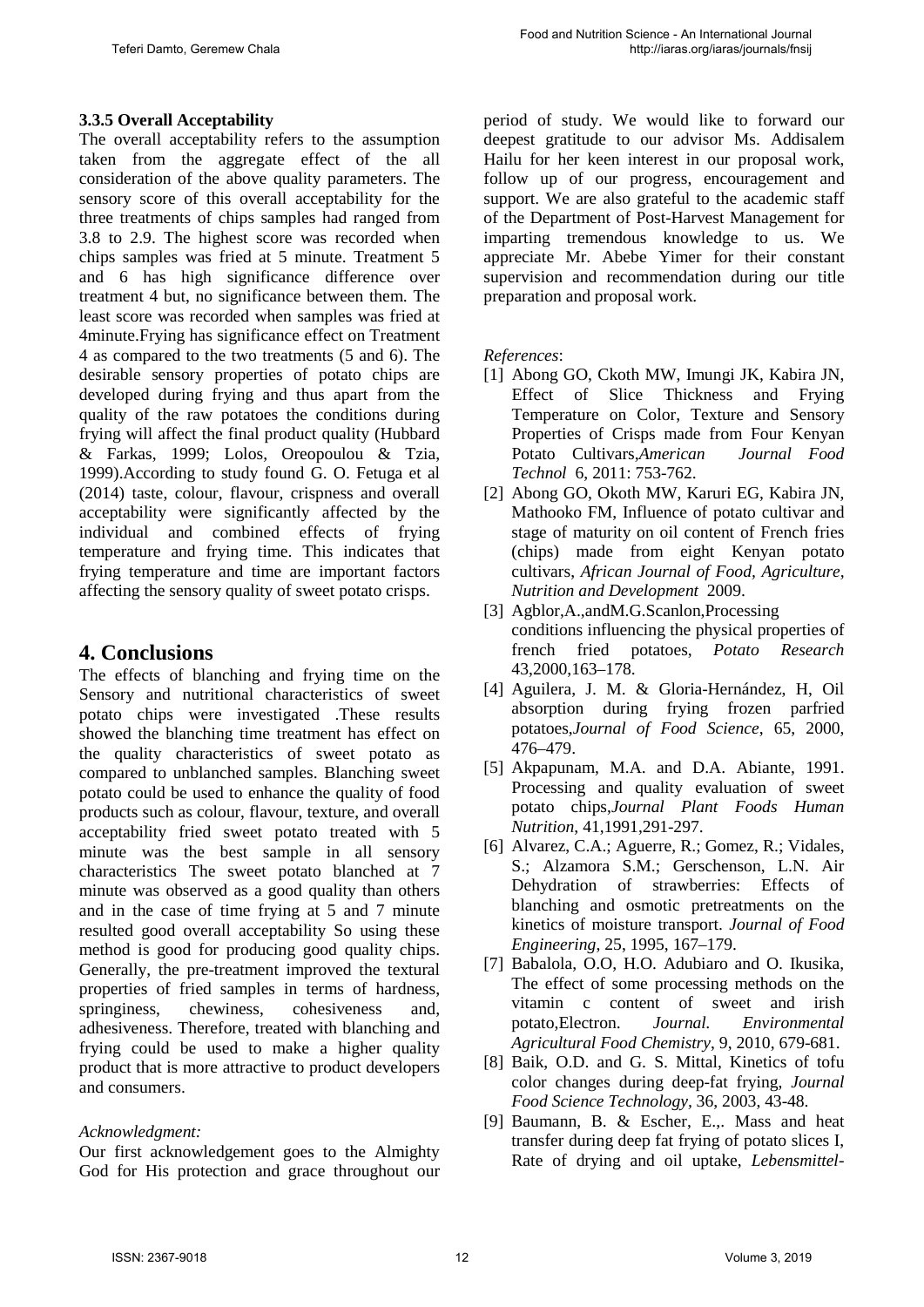*Wissenschafft und Technologie,* 28, 1995, 395– 403.

- [10] Baybutt, R.C., L. Hu and A. Molteni, Vitamin A deficiency injures lung and liver parenchyma and impairs function of rat type II pneumocytes,*Journal of Nutrition,* 130, 2000,1159-1165.
- [11] Belehu, T, Agronomical and physiological factors affecting growth, development and yield of sweet potato in Ethiopia *,University of Pretoria* ,2003.
- [12] Bennett, R. M., *Managing potato crisp processing.* In: Rossell, J. B. (Ed.) Frying: Improving Quality. CRC Press: Florida, 2010, 215-235.
- [13] Blenkinsop, R. W., Copp, L. J., Yada, R. Y,Changes in compositional parameters of tubers of potato (Solanum tuberosum) during low-temperature storage and their relationship to chip processing quality,*Journal of Agriculture Food Chemistry,* 50, 2002 ,4545- 4553.
- [14] Blumenthal, M. M. & Stier, R. F.,Optimization of deep-fat frying operations,*Trends in Food Science & Technology*, 2, 1991,144-148.
- [15] Blumenthal, M. M., A new look at the chemistry and physics of deep fat frying,*Food Technology,* 45, (2),1991, 68–71, 94.
- [16] Burri, B. J.,Evaluating sweet potato as an intervention food to prevent vitamin A deficiency,*Compresive Review of Food Science*, 10,2011, 118-130.
- [17] Bouchin P, Aguilera J, Pyle, Structure Oil-Absorption Relationships During Deep-Fat Frying,*Journal of Food Science* ,68,2003, 2711- 2716.
- [18] Bouchon P., Hollins P., Pearson M, Pyle D. L And Tobin M. J.,( 2001),Oil distribution in fried potatoes monitored by infrared microspectroscopy,*Journal of Food Science*, 66, 918–923.
- [19] Bouchon, P. & Aguilera, J. M, Microstructural analysis of frying of potatoes,*International Journal of Food Science and Technology*, 36,2001, 669-676.
- [20] Bouwkamp, J. C,*Sweet potato products: A natural resource for the tropics*,CRC Press, 1985.
- [21] Brigatto Fontes L. C., Oliveria, F. G. and CollaresQueiroz, F. P,Optimization of the deepfat frying process of sweet potato chips in palm olein or stearin.,*American Journal of Food Technology* 6(5), 2011,348-361
- [22] Bunger, A.; Moyano P.; Rioseco, V,NaCl soaking treatment for improving the quality of french– fried potatoes,*Food Research International*, 36,2003, 161–166.
- [23] Caixeta, A. T., Moreira, R., & Castell-Perez, M. E, Impingement drying of potato chips*,Journal of Food Process Engineering,*  25(1),2002, 63-90.
- [24] Chen, L.H. & Allison, M.(1982),Horizontal transplanting increases sweet potato yield if planted early, Research report 6 (20), Missouri Agricultural & Forestry Experiment station, Mississippi State University, Mississippi.
- [25] Chi-Tang Ho & Shahidi F,*Flavour components of fats and oils*,In: Shahidi, F. (Ed.) Bailey's Industrial Oil and Fat Products, Vol. 1, 6th ed. John Wiley & Sons, Inc: New York, 2005,387-411.
- [26] Chukwu O, Nwadike N, Nwachukwu N, Effects of cooking and frying on antioxidants present in sweet potatoes (Ipomoea batatas),*Academic Research International* 2(2),2012, 104-109.
- [27] Claudio, P,The universe of food quality,*Food Quality and Preference*, 17,2006, 3-8.
- [28] Costa, R. M., Oliveira, F. A. R., & Bouthcheva, G, Structural changes and shrinkage of potato during frying,*International Journal of Food Science and Technology*, 36,2001, 11-23.
- [29] CSA (Central Statistical Agency) and World Bank,*Survey report. Ethiopia Rural Socioeconomic Survey (ERSS), Addis Ababa, Ethiopia.* Retrieved 20 December 2016 from [http://siteresources.worldbank.org/INTLSMS/R](http://siteresources.worldbank.org/INTLSMS/Resources/3358986-1233781970982/5800988) [esources/3358986-1233781970982/5800988](http://siteresources.worldbank.org/INTLSMS/Resources/3358986-1233781970982/5800988) 1367841456879/9170025-1367841502220/ ERSS\_Survey\_Report.pdf, 2013.
- [30] CSA (Central Statistical Agency). (2007).
- [31] Farrell, M. J,The measurement of productive efficiency,*Journal of the Royal,1957*
- [32] CSA (Central Statistical Agency), Crop Production Forecast Sample Survey, 2013/14. *Report on Area and Production for Major Crops (for Private Peasant Holdings 'Meher' season). Addis Ababa, Ethiopia,2014*
- [33] CTA Practical Guide Series, No. 6, *Making sweet potato chips and flour.*,www.cta.int, Wageningen, The Netherlands,2007.
- [34] Da Silva, P. F. & Moreira, R. G, Vacuum frying of high-quality fruit and vegetable-based snacks,*LWT- Food Science and Technology*, 41, 2008, 1758-1767.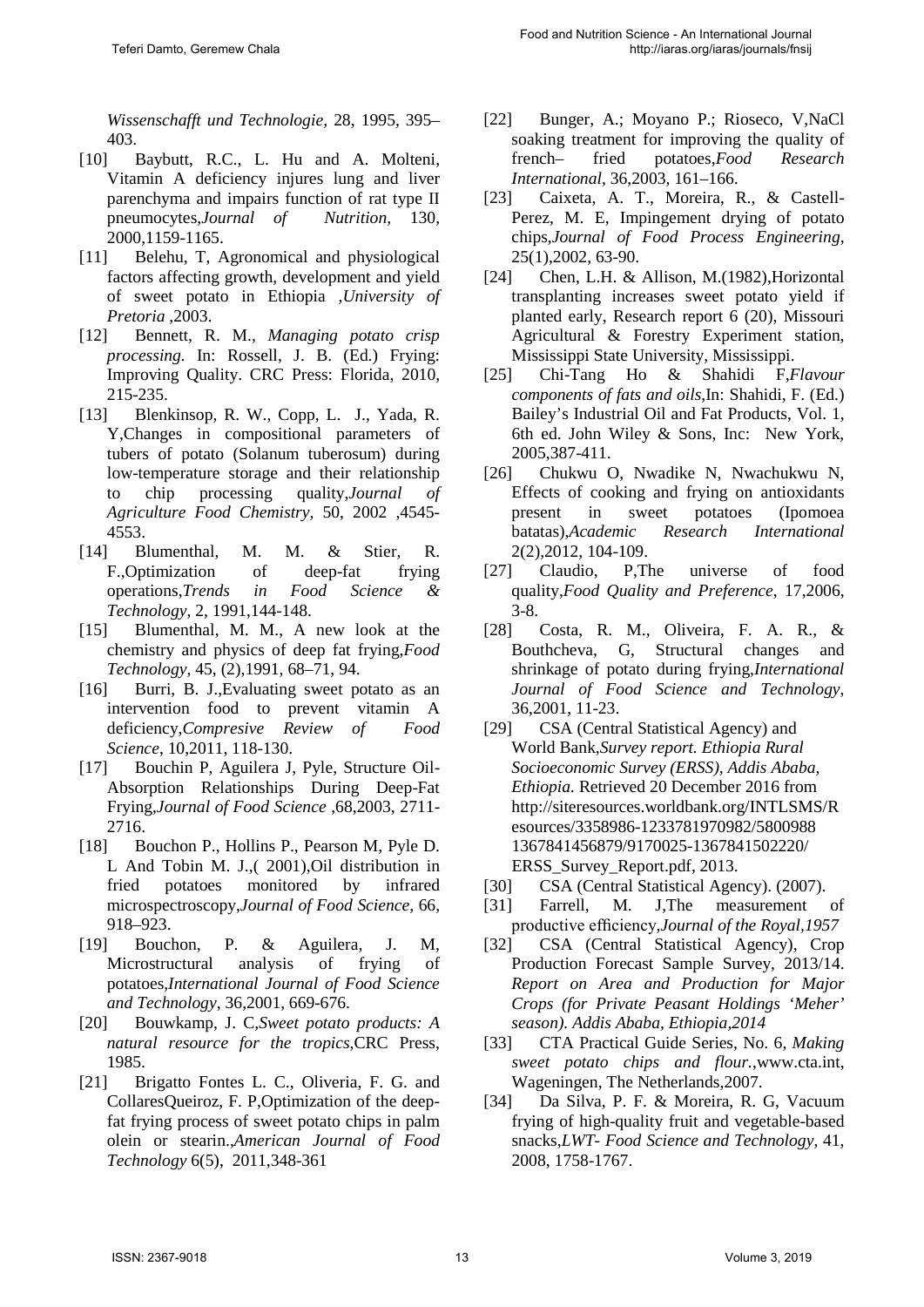- [35] Damodaran S, Parkin KL, Fennema OR,*Fennema"s food chemistry*,4th edition,Boca Raton, FL: CRC/Taylor & Francis,2008.
- [36] Dan. J., Mary. K. G., and Leigh A*.,Sweet Potato Value Chain: Ethiopia, EPAR (Evans School Policy Analysis and Research)* Brief No 219, Wevans School of Public Affairs, University of Washigton,2013.
- [37] Debnath S, Bhat KK, Rastogi NK, Effect of pre-drying on kinetics of moisture loss and oil uptake during deep fat frying of chickpea flourbased snack food, *LWT - Food Science and Technology* 36,2003, 91-98.
- [38] DeMan, J. M*, Principles of food chemistry*. Springer Science+Business Media, Inc. 519pp, 1999.
- [39] Ereifej, K. I., Shibli, R. A., Ajlouni, M. M. & Hussein, A, Chemical composition variations of tissues and processing characteristics in ten potato cultivars grown in Jordan,*American Journal of Potato Research,* 74,1997, 23-30.
- [40] Everette, J.D. and S. Islam, Effect of extraction procedures, genotypes and screening methods to measure the antioxidant potential and phenolic content of orange-fleshed sweetpotatoes (Ipomoea batatas L.)*American journal Food Technololgy,*7,2012, 50-61.
- [41] Fan, L., Zhang, M., & Mujumdar, A. S,Effect of various pretreatments on the quality of vacuum-fried carrot chips,*Drying Technology*, 24, 2006,1481-1486.
- [42] FAOSTAT, FAO Statistics.http://faostat.fao.org/site/567/default.a spx#ancor,2009.
- [43] FAOSTAT, *FAOSTAT Food and Agriculture Organization of the United Nations, Statistical Data base, Production 2009*, Accessed 5th January, 2012.
- [44] FAO, *Overview of Root and Tuber Crops-Corporate Document Repository*,Food and Agriculture Organization of the United Nations. New York, 2012.
- [45] Farinu A, Baik OD, Heat transfer coefficients during deep fat frying of sweet potato: Effects of product size and oil temperature*, Food Research Institute* 40, 2007, 989-994.
- [46] Gamble, M. H., Rice P. and Selman I.D, Relationship between oil uptake and moisture loss during frying of potato slices from C. V. Record U. K. tubers. *International Journal Food Science Technolology.* 22,1970,233-241.
- [47] Garayo, J. & Moreira, R. G,Vacuum frying of potato chips, *Journal of Food Engineering*, 55 (2), 2002, 181-191.
- [48] Garayo, J, *Production of low-fat potato chips using vacuum frying*. MS thesis, College Station, Texas: Texas A&M University, 2001.
- [49] Gertz, C., Klostermann, S., & Kochhar, S. P,Testing and comparing oxidative stability of vegetable oils and fats at frying temperature, *European Journal of Lipid Science and Technology,* 102, 2000, 543–551.
- [50] Gillat, P, *Flavour and aroma development in frying and fried food.* In: Rossell, J. B. (Ed.) Frying: Improving Quality, CRC Press: Florida, 2001.
- [51] Granda, C. & Moreira, R. G,Kinetics of acrylamide formation during traditional and vacuum frying of potato chips., *Journal of Food Process Engineering*, 28, 2005, 478-493.
- [52] Granda, C. & Moreira, R. G., and Tichy, S.E,Reduction of acrylamide formation in potato chips by low-temperature vacuum frying,*Journal of Food Science,* 69(8), 2004, 405-411.
- [53] G. O. Fetuga, T. E. Ajayi, and O. R. Karim, Effect of frying temperature and time on composition and sensory quality of sweet potato crisps, *Agriculture Research Article in AJRTC* 11(1), 2014 ,17-25
- [54] Guillaumin, R, *Kinetics of fat penetration in food.* In: Frying of food: principles, changes, new approaches. (Eds) G. Varela, A. E. Bende & I. D. Morton. Ellis Horwood, Chichester, England, 1988, pp. 82-90.
- [55] Gupta, M. & Warner, K,Potato chip quality and frying oil stability of high oleic acid soybean oil, *Journal of Food Science*, 70, 2005, 395-400.
- [56] Gurmu, F., Hussein, S., & Laing, M, Diagnostic assessment of sweetpotato production in Ethiopia: Constraints, post-harvest handling and farmers' preferences, *Research on Crops*, 16(1), 2015, 104-115.
- [57] Hubbard, L. J. & Farkas, B. E,A method for determining the convective heat transfer coefficient during immersion frying, *Journal of Food Process Engineering*, 22(3), 1999, 457- 465.
- [58] International Potato Center (CIP). (1995), *People centered research for sustainable production. Circular*, Vol (21:1), 1995
- [59] Iyagmur Ravli, *Improved vacuum frying process for high quality sweet potato chips*. Submitted to the Office of Graduate Studies of Texas A&M University in partial fulfillment of the requirements for the degree of Master of Science, 2012.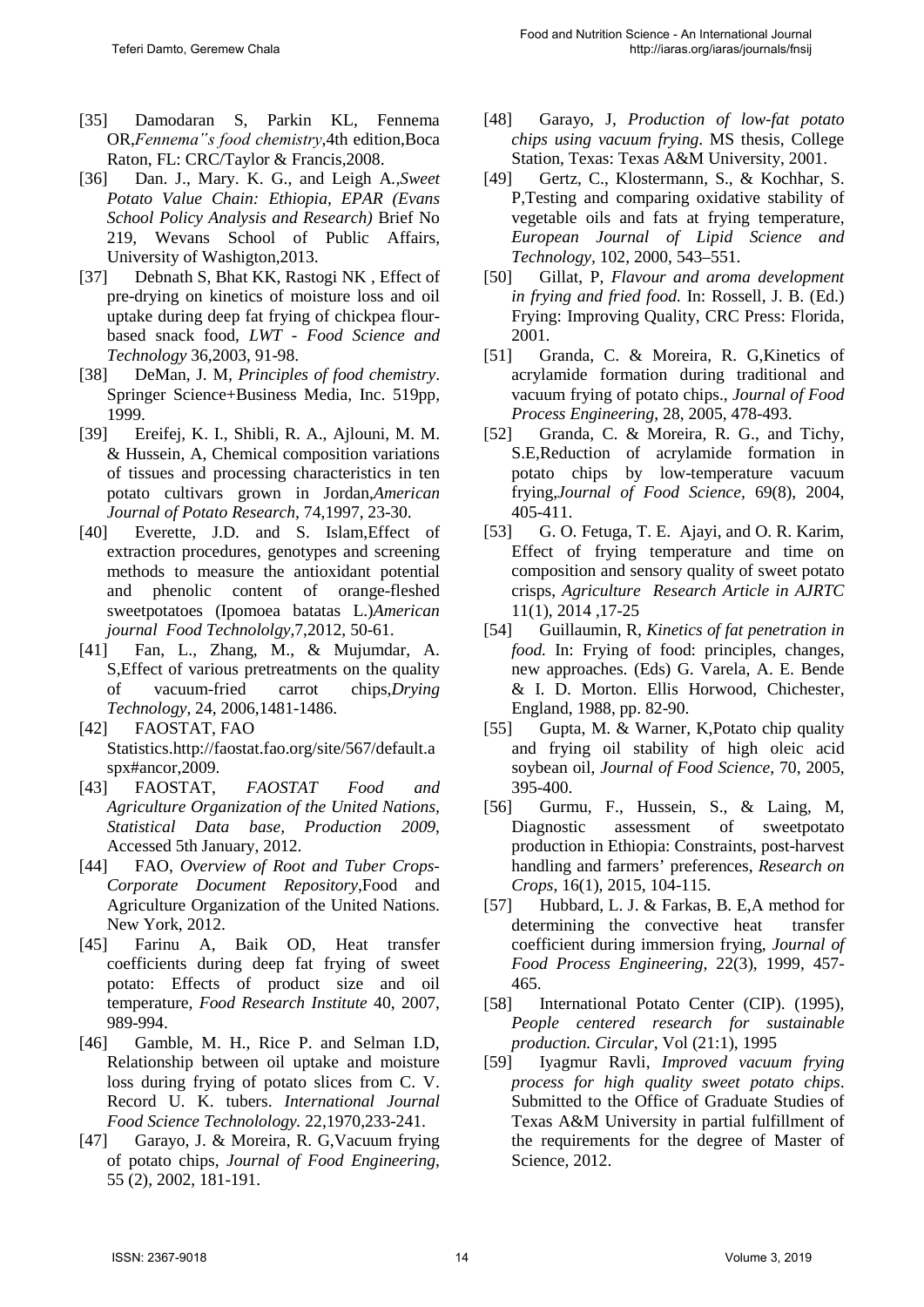- [60] Kasahara, I., Osorio, F., Moyano, P., Pizarro, G., & Beltran, J, Study of texture and glass transition of French fried potatoes pretreated with soaking solutions,*Journal of Food Processing Preservation*, 26,2002, 237- 257.
- [61] Kawas, M. L, *Characterization of product quality attributes of tortilla chips during the frying process*. MS thesis. College Station, Texas: Texas A& University, 2000.
- [62] Kawas, M. L. & Moreira, R, Characterization of product quality attributes of tortilla chips during the frying process, *Journal of Food Process Engineering,* 47(1), 2001, 97- 107.
- [63] Kidmose, U., L.P. Christensen, S.M. Agili and S.H. Thilsted, Effect of home preparation practices on the content of provitamin A carotenoids in coloured Sweet potato varieties (Ipomoea batatas Lam.) from Kenya. *Innovative Food Science Emerg*, 8, 2007, 399-406
- [64] Kimberly Button, *Processing Sweet Potatoes into French Fries*. B.S., University Of Idaho, A Report Submitted In Partial Fulfillment of the Requirements for the Degree, 2015
- [65] Kita, A, The influence of potato chemical composition on crisp texture, *Food Chemistry*, 76, 2002, 173-179.
- [66] Kita, A & Lisiñska, G, The influence of oil type and frying temperatures on the texture and oil content of French fries, *Journal of the Science of Food and Agricultur*e, 85, 2005, 2600-2604
- [67] Kivuva, B. M., Musembi, F. J., Githiri, S. M., Yencho, C. G., & Sibiya, J. (2014), Assessment of Production Constraints and Farmers' Preferences for Sweet potato Genotypes. 2(1), 2014, 15-18
- [68] Kochhar, S. P. & Gertz, C, New theoretical and practical aspects of the frying process, European *Journal of Lipid Science and Technology*, 106, 2004, 722–727.
- [69] Kopsell, D.A. and D.E. Kopsell, Accumulation and bioavailability of dietary carotenoids in vegetable crops, *Trends Plant Science*, 11, 2006, 499-507.
- [70] Krokida MK, Oreopoulou V, Maroulis ZB, Marinos-Kouris D, Effect of pre-drying on quality of french fries, *Journal Food Engenering* 49, 2001, 347-354.
- [71] Krokida, M. K., Oreopoulou, V., & Maroulis, Z. B,Effect of frying conditions on shrinkage and porosity of fried potatoes,

*Journal of Food Engineering,* 43, 2000, 147- 154.

- [72] Krokida, M. K., Oreopoulou, V., Maroulis, Z. B. and Kouris, D. M., Deep fat frying of potato strips *Quality issues. Drying Technolology*. 16, 2001:879-935.
- [73] Krokida, M., Oreopoulou, V., Maroulis, Z., & Marinos-Kouris, D, Color changes during deep fat frying, *Journal of Food Engineering,* 48, 2001, 219-225.
- [74] Lawless, H. T. & Heymann, H, *Texture evaluation.* In: Sensory evaluation of food. Chapman & Hall: New York, 1998.
- [75] Leszcyñski, W, Potato tubers as a raw material for processing and nutrition. In: Lisiñska, G. & Leszcyñski, W. (Eds.), *Potato Science and Technology ,Elsevier Science Publisher:* London, 1989,11- 108.
- [76] Leeratanarak et al, Drying kinetics and quality of potato chips undergoing different drying techniques,2006
- [77] Lisiñska, G., 1989. Manufacture of potato chips and French fries. In: Lisiñska, G. & Leszcyñski, W. (Eds.), *Potato Science and Technology. Elsevier Science Publisher:*  London, 1989, 166- 233.
- [78] Lisinska, G. & Leszczynski, W. (1989), *Potato science and technology,* Elsevier, Applied Science, London, 1989.
- [79] Lolos, M., Oreopoulou, M. V. & Tzia, Oxidative stability of potato chips: effect of frying oil type, temperature and antioxidants, *Journal of the Science of Food and Agriculture,* 79, 1999, 1524 – 1528
- [80] Lourenco E, Neves V, Maraiza A, Polyphenol oxidase form sweet potato: Purification and properties, *Journal Agriculture Food Chemistry* 40, 1992, 2369-2373
- [81] Maga, J. A. (1994). Potato flavour, *Food Reviews International,* 10, 1994, 1-48.
- [82] Marousis, S. N. & Saravacos, G. D, Density and porosity in drying starch materials., *Journal of Food Science,* 55, 1990, 1367-1372
- [83] Marquez G, & Anõn, M. C, Influence of reducing sugars and amino acids in the colour development of fried potatoes, *Journal of Food Science,* 51, 1986, 157-160.
- [84] Martin, F. L. & Ames, J. M, Comparison of flavour compounds of potato chips fried in palmolein and silicone fluid, *Journal of the American Oil Chemists Society,* 78, 2001, 863- 866.
- [85] Mela, D. J. & Christensen, C. M, Sensory assessment of oiliness in a low moisture food, *Journal of Sensory Studies*, 2, 1987, 273-281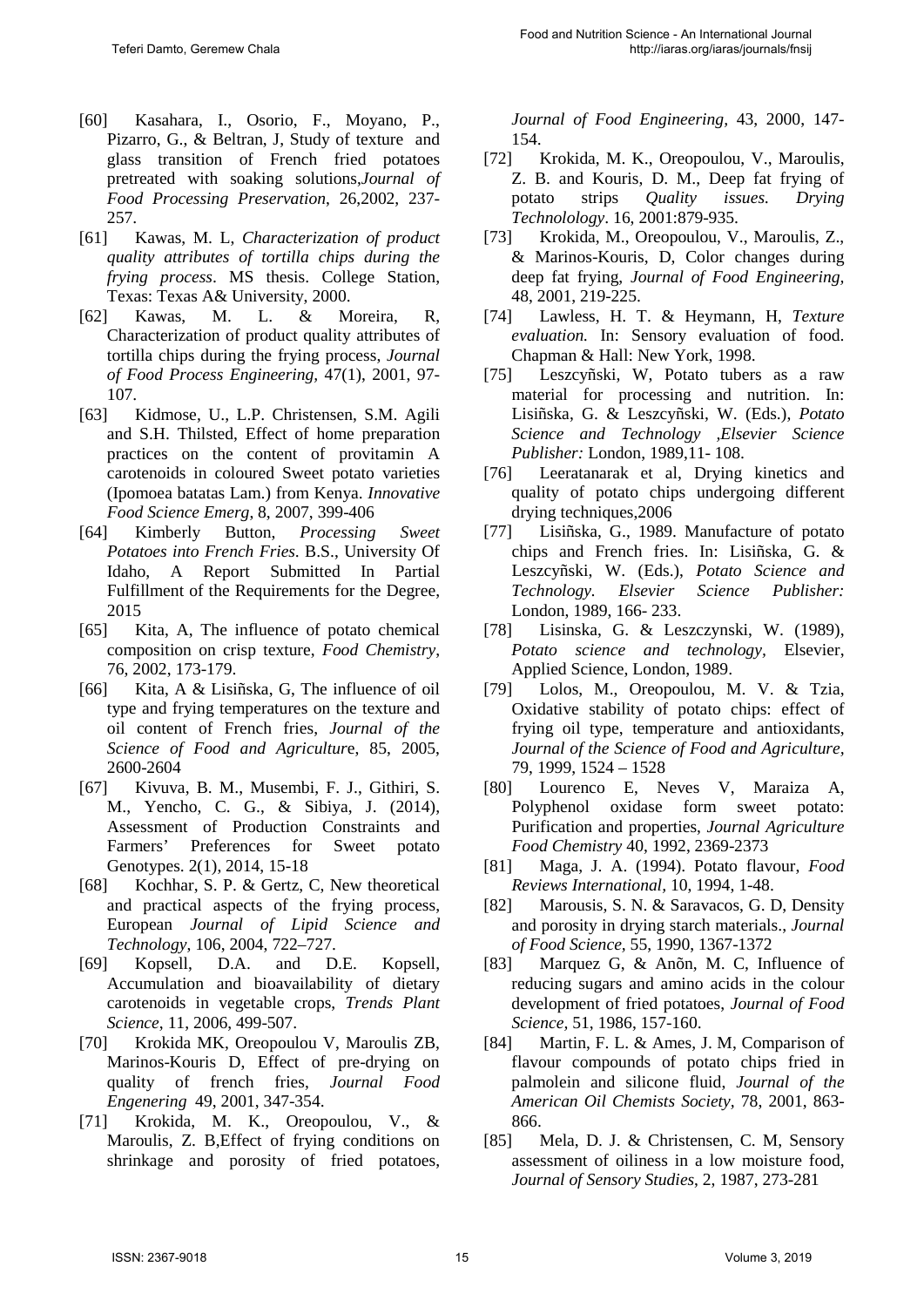- [86] Mellema, M, Mechanism and reduction of fat uptake in deep-fat fried foods, *Trends in Food Science and Technology*, 14(9), 2003, 364-373.
- [87] Miranda, M. & Aguilera, J. M, Structure and texture properties of fried potato products, *Food Reviews International,* 22, 2006, 173-201.
- [88] Moreira, R. G. & Barrufet, M. A, A new approach to describe oil absorption in fried foods: a simulation study, *Journal of Food Engineering*, 31, 1998, 485-498.
- [89] Moreira, R. G., Da Silva, P. F., & Gomes, C, The effect of a de-oiling mechanism on the production of high quality vacuum fried potato chips, *Journal of Food Engineering*, 92, 2009, 297-304.
- [90] Moreira, R. G., Sun, X., & Chen, Y, Factors affecting oil uptake in tortilla chips in deep-fat frying, *Journal of Food Engineering*, 31, 1997, 485-498.
- [91] Moreira, R. G., Sun, X., & Chen, Y,Factors affecting oil uptake in tortilla chips in deep-fat frying, *Journal of Food Engineering*, 31, 1997, 485-498.
- [92] Moreira, R.G., Castell-Perez, M.E. & Barrufet, M. A, Deep-Fat Frying: *Fundamentals and Applications, Aspen Publishers*: Gaithersburg, 1999, 75-108.
- [93] North Carolina Sweet Potato Commission, Sweet potatoes101, Availablefrom: http://www.ncsweetpotatoes.com/sweetpotatoes-101/difference-between-yamandsweet-potato/. Accessed March 22, 2015.
- [94] Odenigbo, A., Rahimi1, J., Ngadi1, M., Wees, D., Mustafa, A., and Philippe S, Quality changes in different cultivars of sweet potato during deep-fat frying, *Journal of Food Process Technology,* 2012, 3:5.
- [95] Olu Malomo, M. O. Jimoh, O. O. Adekoyeni, O. E. Soyebi, E. A. Alamu, Effect of blanching and unblanching on rheological properties of sweet-potato bread, *Journal Academic Research International,* ISSN-L: 2223-9553, ISSN: 2223-9944, 2013
- [96] Oner M, Wall M, Processing conditions for producing French fries from purple-fleshed sweetpotatoes, *American Society of Agricultural and Biological Engineers* 55 (6), 2012, 2285- 2291.
- [97] Pedreschi, F. & Moyano, P, Effect of predrying on texture and oil uptake of potato chips. *Lebensmittel-Wissenschafft und-Technologie,*  38, 2005, 599-604.
- [98] Pedreschi, F., Aguilera, J.M. & Pyle, L, Textural characterization and kinetics of potato

strips during frying, *Journal of Food Science*. 66, 2001, 314–318.

- [99] Pedreschi, F., Kaack, K., Granby, K. Troncoso, E,Acrylamide reduction under different pre-treatments in French fries, *Journal of Food Engineering,* 79, 2007, 1287-1294
- [100] Porkony, J, Flavor chemistry of deep fat frying in oils. In Smouse, T. & Perkins, E. G. (Ed.) Flavor Chemistry of Lipid Foods,*American Oil Chemists Society: Illinois. potato chips. Plant Foods for Human Nutrition* 41, 1988, 291-297.
- [101] Rahman, S., *Food properties handbook*, Boca Raton, Florida: CRC Press,1995.
- [102] Rimac-Brnčić, S., Lelas, V., Rade, D. & Šimundić, B, Decreasing of oil absorption in potato strips during deep fat frying, *Journal of Food Engineering*, 64, 2004, 237-241.
- [103] Rodriguez-Saona L. E. & Wrolstad R E, Influence of potato composition on chip color quality, *American Potato Journal*, 74, 1997, 87- 106.
- [104] Saguy, I. S. & Dana, D, Integrated approach to deep fat frying: engineering, nutrition, health and consumer aspects, *Journal of Food Engineering,* 56, 2003, 143-152.
- [105] Saguy, I. S. & Pinthus, I. J, Oil uptake during deep fat frying: factors and mechanisms, *Food Technology*, 49, 1995, 142-145.
- [106] Saguy, I. S., Ufheil, G., & Livings, S, Oil uptake in deep-fat frying: a review, *Oléagineux Corps gras Lipides*, 5, 1998, 30–35.
- [107] Sahin, S, Effects of frying parameters on the colour development of fried potatoes, European, *Food Research and Technology*, 211, 2000, 165-168.
- [108] Scanlon, M. *Commercial potato production*: Botany of the potato. Website: http://www.gov.mb.ca/agriculture/crops/potatoe s/bda04s02. Accessed 28 December 2006, 2003.
- [109] Segnini, S., Dejmek, P. & Öste, R., A low cost video technique for colour measurement of potato chips. *Lebensmittel-Wissenschafft und-Technologie*, 32, 1999, 216-222.
- [110] Segnini, S., Pedreschi, F. & Dejmek, P, Volume measurement method of potato chips,International, *Journal of Food Properties*, 7, no. 1, 2004,37-44.
- [111] Smith, O. Potato chips. In: Smith, O. & Talburt, W. F. (Ed.) *Potato Processing*, 3rd ed. The AVI Publishing Company,New York,1975, 305-321.
- [112] Stier, R. F, Chemistry of frying and optimization of deep-fat fried food flavour- An